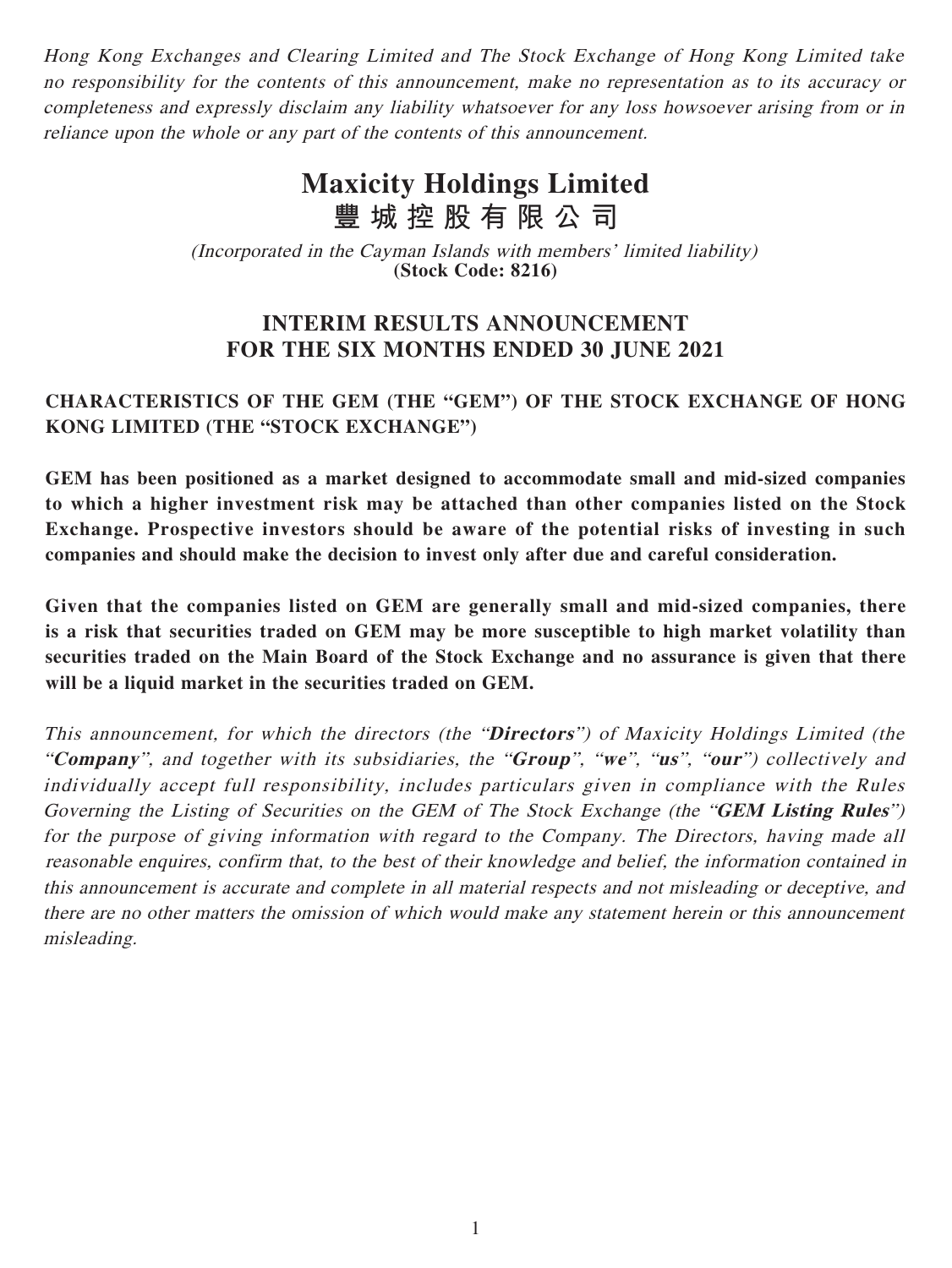# **FINANCIAL HIGHLIGHTS**

Our revenue increased from approximately HK\$120.8 million for the six months ended 30 June 2020 to approximately HK\$154.8 million for the six months ended 30 June 2021, representing an increase of approximately HK\$33.9 million or 28.1%.

Our profit and total comprehensive income increased significantly from approximately HK\$14.7 million for the six months ended 30 June 2020 to approximately HK\$15.8 million for the six months ended 30 June 2021, representing an increase of approximately HK\$1.1 million or 7.3%.

Our adjusted profit and total comprehensive income attributable to equity holders of the Company for the six months ended 30 June 2021 amounted to approximately HK\$20.1 million (excluding transfer of listing and related expenses and government grants received from Employment Support Scheme for Construction Sector (Casual Employees) and regular employees under Anti-epidemic Fund launched by the Government of Hong Kong Special Administrative Region (the "**Employment Support Scheme**")), which increased by HK\$5.5 million or 37.7% as compared with HK\$14.6 million for the six months ended 30 June 2020.

Basic and diluted earnings per share amounted to approximately HK3.9 cents for six months ended 30 June 2021 (six months ended 30 June 2020: HK3.7 cents).

The board of Directors does not recommend the declaration of any interim dividend for the six months ended 30 June 2021 (six months ended 30 June 2020: Nil).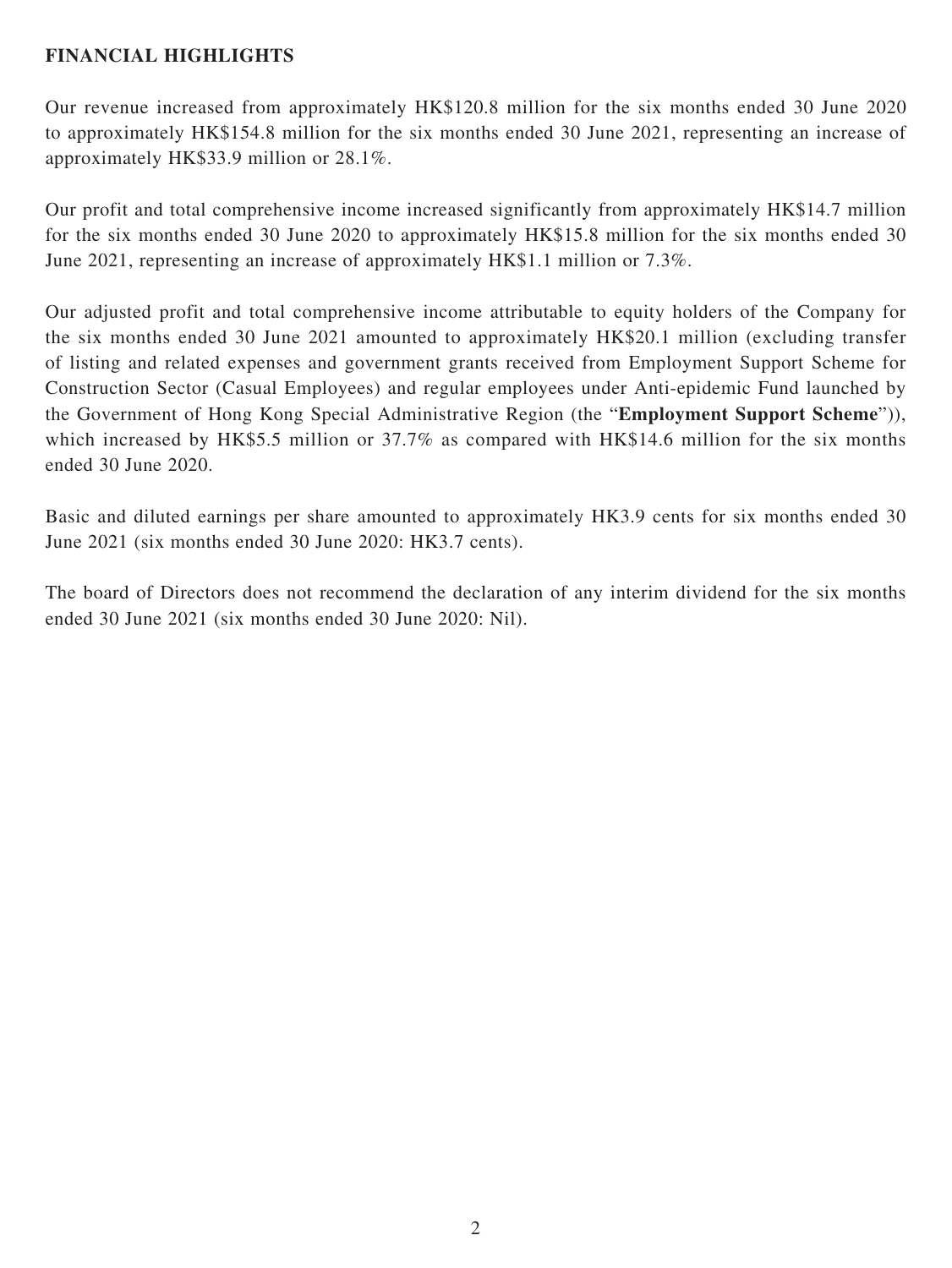The board of Directors (the "**Board**") of the Company is pleased to announce the unaudited condensed consolidated financial results of the Group for the three months ended and six months ended 30 June 2021 (the "**Reporting Period**"), together with the respective unaudited comparative figures for the corresponding period in 2020, as follows:

# **UNAUDITED CONDENSED CONSOLIDATED STATEMENT OF PROFIT OR LOSS AND OTHER COMPREHENSIVE INCOME**

For the six months ended 30 June 2021

|                                                                                              |                | Three months ended |              |                 | <b>Six months ended</b> |  |  |
|----------------------------------------------------------------------------------------------|----------------|--------------------|--------------|-----------------|-------------------------|--|--|
|                                                                                              |                | 30 June            |              | 30 June         |                         |  |  |
|                                                                                              |                | 2021               | 2020         | 2021            | 2020                    |  |  |
|                                                                                              | <b>Notes</b>   | <b>HK\$'000</b>    | HK\$'000     | <b>HK\$'000</b> | HK\$'000                |  |  |
|                                                                                              |                | (Unaudited)        | (Unaudited)  | (Unaudited)     | (Unaudited)             |  |  |
| Revenue                                                                                      | $\mathfrak{Z}$ | 81,517             | 59,781       | 154,791         | 120,844                 |  |  |
| Cost of services                                                                             |                | (66, 160)          | (48, 594)    | (125, 996)      | (98, 228)               |  |  |
| <b>Gross profit</b>                                                                          |                | 15,357             | 11,187       | 28,795          | 22,616                  |  |  |
| Other income, gains and losses                                                               | $\overline{4}$ | 673                | 152          | 1,493           | 340                     |  |  |
| Administrative expenses<br>Transfer of listing and related                                   |                | (2,520)            | (2,690)      | (4,928)         | (5,174)                 |  |  |
| expenses                                                                                     |                | (904)              |              | (5,657)         |                         |  |  |
| Interest expense on lease liabilities                                                        |                | (5)                | (2)          | (10)            | (6)                     |  |  |
| Profit before income tax                                                                     | $\mathfrak{I}$ | 12,601             | 8,647        | 19,693          | 17,776                  |  |  |
| Income tax expense                                                                           | 6              | (2,220)            | (1,780)      | (3,908)         | (3,070)                 |  |  |
| Profit and total comprehensive<br>income for the period<br>attributable to equity holders of |                |                    |              |                 |                         |  |  |
| the Company                                                                                  |                | 10,381             | 6,867        | 15,785          | 14,706                  |  |  |
| Earnings per share attributable to<br>equity holders of the Company                          |                |                    |              |                 |                         |  |  |
| Basic and diluted                                                                            | $\overline{7}$ | HK2.6 cents        | HK 1.7 cents | HK3.9 cents     | HK 3.7 cents            |  |  |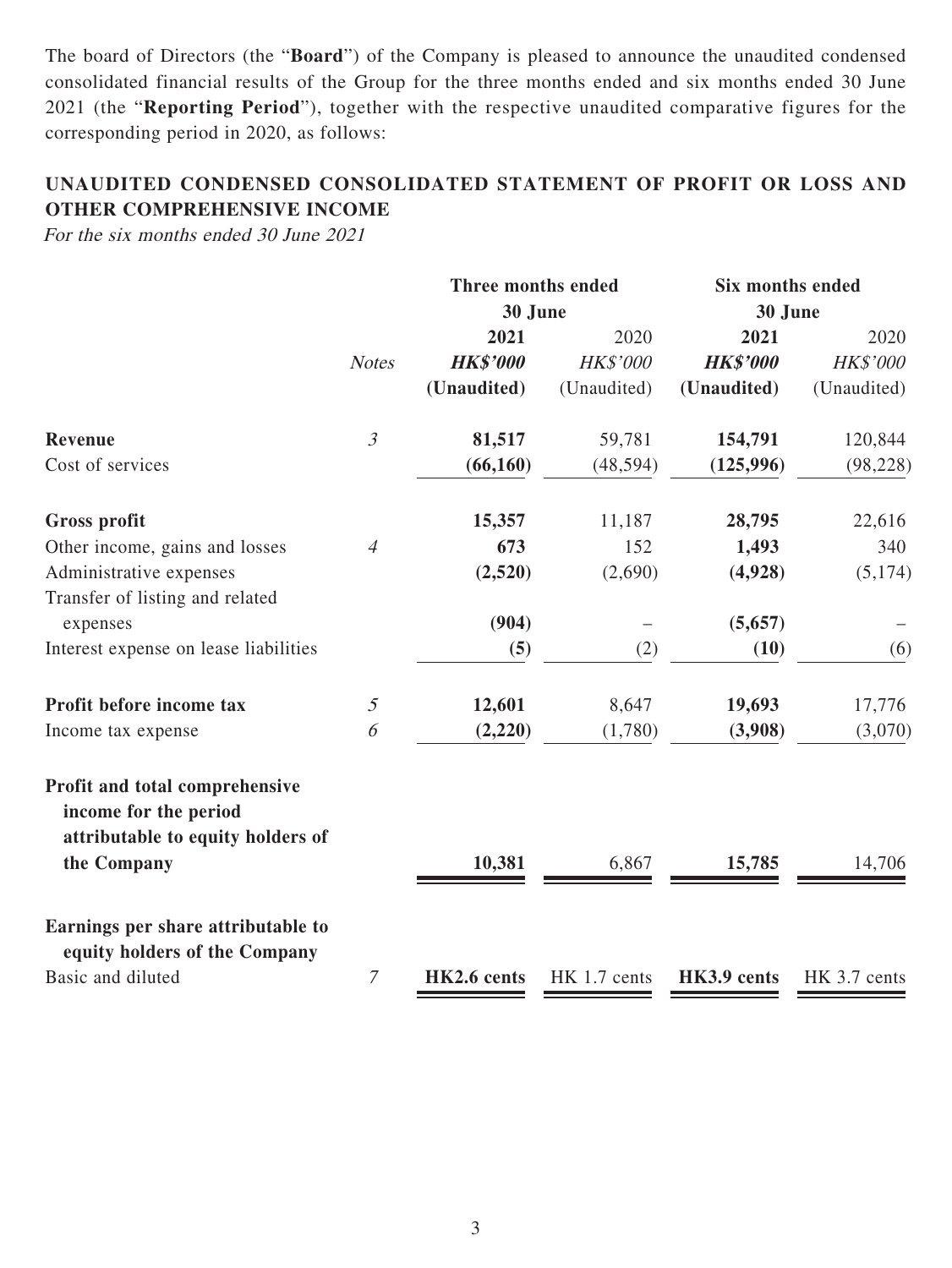# **UNAUDITED CONDENSED CONSOLIDATED STATEMENT OF FINANCIAL POSITION** As at 30 June 2021

|                                              |               | As at 30 June   | As at December |
|----------------------------------------------|---------------|-----------------|----------------|
|                                              |               | 2021            | 2020           |
|                                              | <b>Notes</b>  | <b>HK\$'000</b> | HK\$'000       |
|                                              |               | (Unaudited)     | (Audited)      |
| <b>ASSETS AND LIABILITIES</b>                |               |                 |                |
| <b>Non-current assets</b>                    |               |                 |                |
| Property, plant and equipment                | $\mathcal{G}$ | 4,262           | 4,948          |
|                                              |               |                 |                |
| <b>Current assets</b>                        |               |                 |                |
| Contract assets                              | 11            | 46,252          | 50,494         |
| Trade and other receivables                  | 10            | 16,983          | 22,311         |
| Cash and bank balances                       |               | 96,097          | 83,531         |
|                                              |               |                 |                |
|                                              |               | 159,332         | 156,336        |
| <b>Current liabilities</b>                   |               |                 |                |
| Trade and other payables                     | 12            | 14,108          | 31,362         |
| Lease liabilities                            |               | 266             | 260            |
| Current tax liabilities                      |               | 6,135           | 2,160          |
|                                              |               |                 |                |
|                                              |               | 20,509          | 33,782         |
|                                              |               |                 |                |
| Net current assets                           |               | 138,823         | 122,554        |
| <b>Total assets less current liabilities</b> |               | 143,085         | 127,502        |
|                                              |               |                 |                |
| <b>Non-current liabilities</b>               |               |                 |                |
| Lease liabilities                            |               | 46              | 181            |
| Deferred tax liabilities                     |               | 392             | 459            |
|                                              |               | 438             | 640            |
|                                              |               |                 |                |
| Net assets                                   |               | 142,647         | 126,862        |
| <b>EQUITY</b>                                |               |                 |                |
| Share capital                                | 13            | 4,000           | 4,000          |
| Reserves                                     |               | 138,647         | 122,862        |
|                                              |               |                 |                |
| Equity attributable to equity holders        |               |                 |                |
| of the Company                               |               | 142,647         | 126,862        |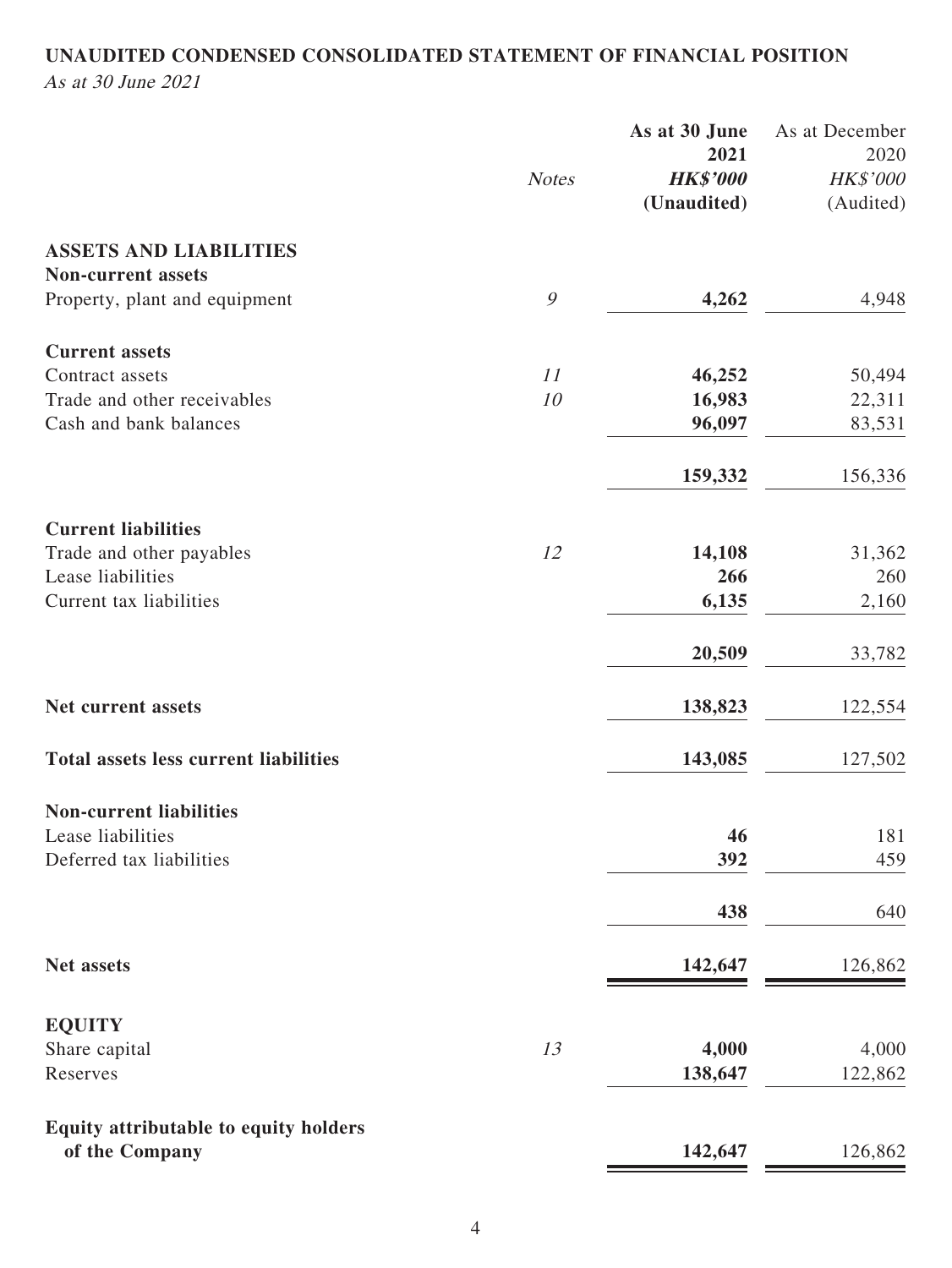# **UNAUDITED CONDENSED CONSOLIDATED STATEMENT OF CHANGES IN EQUITY**

For the six months ended 30 June 2021

|                                                               | <b>Share</b><br>capital<br><b>HK\$'000</b> | <b>Share</b><br>premium<br><b>HK\$'000</b> | Capital<br>reserve<br><b>HK\$'000</b> | <b>Retained</b><br>earnings<br><b>HK\$'000</b> | <b>Total</b><br><b>HK\$'000</b> |
|---------------------------------------------------------------|--------------------------------------------|--------------------------------------------|---------------------------------------|------------------------------------------------|---------------------------------|
| At 1 January 2020 (Audited)                                   | 4,000                                      | 50,084                                     | $\mathbf{1}$                          | 33,427                                         | 87,512                          |
| Profit and total comprehensive<br>income for the period       |                                            |                                            |                                       | 14,706                                         | 14,706                          |
| At 30 June 2020 (Unaudited)                                   | 4,000                                      | 50,084                                     |                                       | 48,133                                         | 102,218                         |
| At 1 January 2021 (Audited)<br>Profit and total comprehensive | 4,000                                      | 50,084                                     | 1                                     | 72,777                                         | 126,862                         |
| income for the period                                         |                                            |                                            |                                       | 15,785                                         | 15,785                          |
| At 30 June 2021 (Unaudited)                                   | 4,000                                      | 50,084                                     |                                       | 88,562                                         | 142,647                         |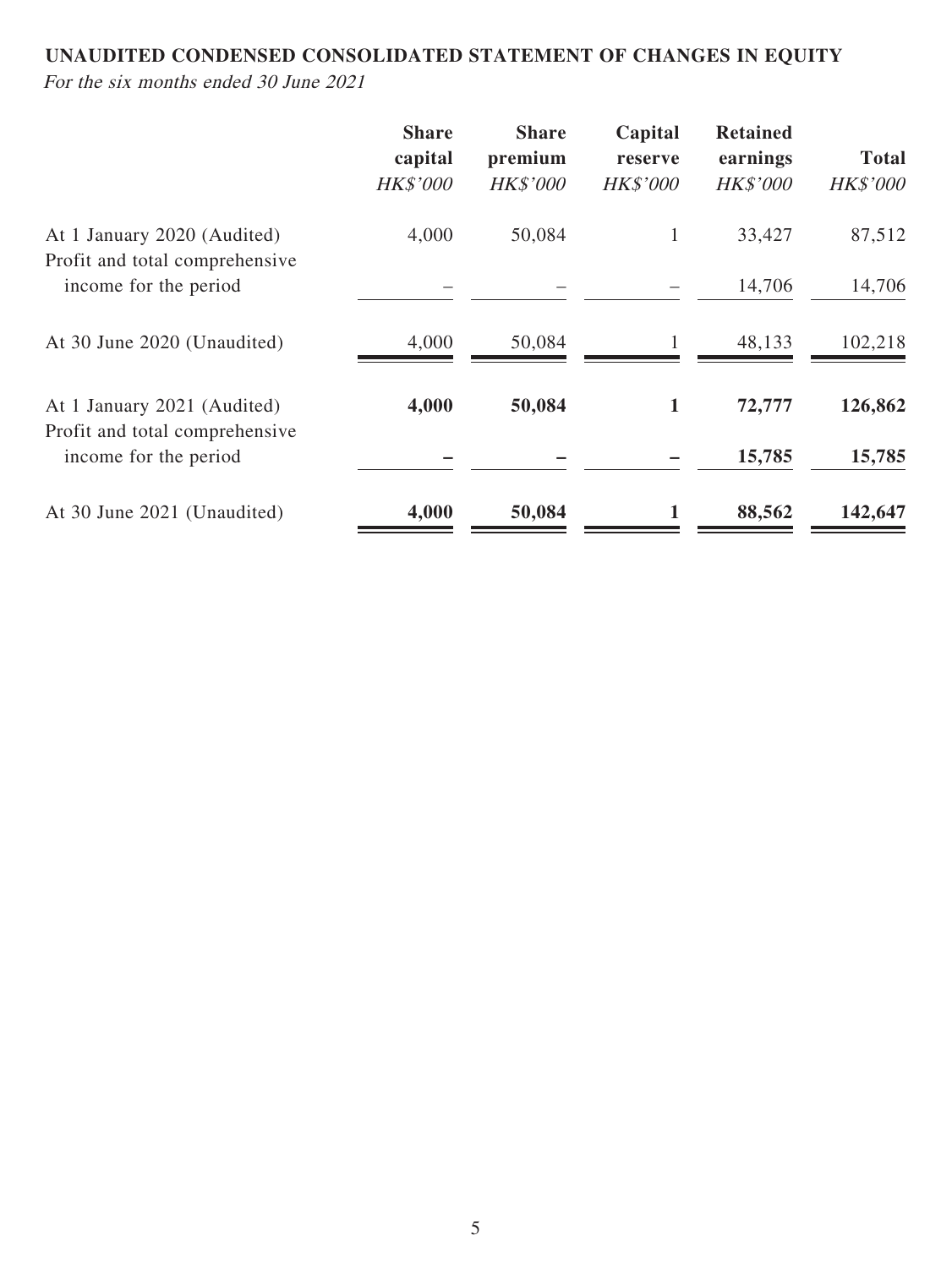# **UNAUDITED CONDENSED CONSOLIDATED STATEMENT OF CASH FLOWS**

For the six months ended 30 June 2021

|                                                         | Six months ended 30 June |                 |
|---------------------------------------------------------|--------------------------|-----------------|
|                                                         | 2021                     | 2020            |
|                                                         | <b>HK\$'000</b>          | <b>HK\$'000</b> |
|                                                         | (Unaudited)              | (Unaudited)     |
| <b>Cash flows from operating activities</b>             |                          |                 |
| Profit before income tax                                | 19,693                   | 17,776          |
| Adjustments for:                                        |                          |                 |
| Depreciation                                            | 921                      | 778             |
| Gain on disposal of property, plant and equipment       | (114)                    |                 |
| Interest expense for lease liabilities                  | 10                       | 6               |
| Interest income                                         | (50)                     | (260)           |
| Operating profit before working capital changes         | 20,460                   | 18,300          |
| Decrease/(Increase) in contract assets                  | 4,242                    | (10, 905)       |
| Decrease/(Increase) in trade and other receivables      | 5,328                    | (3,792)         |
| Decrease in trade and other payables                    | (17, 254)                | (5, 542)        |
| Cash generated from/(used in) from operations           | 12,776                   | (1,939)         |
| Income taxes paid                                       |                          | (4,621)         |
| Net cash generated from/(used in) operating activities  | 12,776                   | (6, 560)        |
| Cash flows from investing activities                    |                          |                 |
| Purchase of property, plant and equipment               | (329)                    | (2,043)         |
| Proceeds from disposal of property, plant and equipment | 208                      |                 |
| Interest received                                       | 50                       | 260             |
| Net cash used in investing activities                   | (71)                     | (1,783)         |
| Net cash used in financing activities                   |                          |                 |
| Payment of lease liabilities                            | (139)                    | (252)           |
| Net increase/(decrease) in cash and cash equivalents    | 12,566                   | (8, 595)        |
| Cash and cash equivalents at the beginning of period    | 83,531                   | 66,701          |
| Cash and cash equivalents at the end of period          | 96,097                   | 58,106          |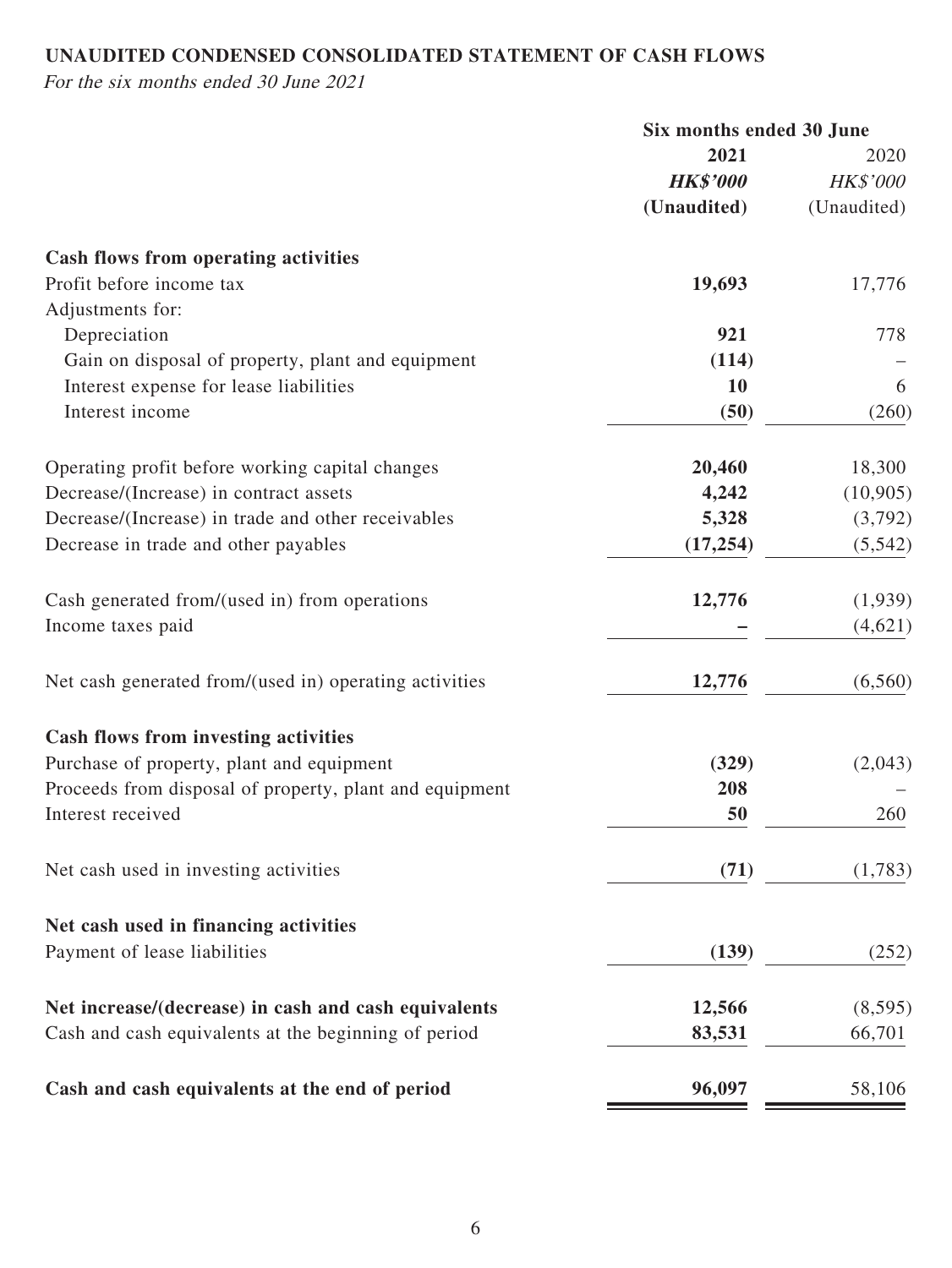#### **NOTES TO THE UNAUDITED CONDENSED CONSOLIDATED FINANCIAL STATEMENTS**

For the six months ended 30 June 2021

### **1. GENERAL INFORMATION**

Maxicity Holdings Limited was incorporated as an exempted company with limited liability in the Cayman Islands under the Companies Act of the Cayman Islands on 30 January 2019. The addresses of the Company's registered office and principal place of business are Cricket Square, Hutchins Drive, P.O. Box 2681, Grand Cayman, KY1-1111, Cayman Islands. With effect from 2 September 2020, the address of principal place of business of the Company has been changed to Unit 1A, 6/F, Harbour Crystal Centre, 100 Granville Road, Tsim Sha Tsui, Hong Kong from Room 2302- 2303, 23/F., Omega Plaza, 32-34A Dundas Street, Mongkok, Hong Kong.

The Company's shares (the "**Shares**") are listed on the GEM of the Stock Exchange on 13 December 2019 (the "**Listing**").

The Company is an investment holding company. The Company and its subsidiaries are principally engaged in undertaking slope works in Hong Kong. The Company's immediate and ultimate holding company is Good Hill Investment Limited ("**Good Hill**"), a company incorporated in the British Virgin Islands (the "**BVI**"). The ultimate controlling shareholders of the Group are Mr. Sieh Shing Kee ("**Mr. Sieh**") and Mr. Ho Ka Ki ("**Mr. Ho**") (collectively, the "**Controlling Shareholders**").

The interim financial report of the Group for the six months ended 30 June 2021 (the "**Interim Financial Report**") are unaudited, but have been reviewed by the audit committee of the Company. The unaudited condensed consolidated interim financial statements were approved and authorised for issue by the Directors on 13 August 2021.

### **2. BASIS OF PREPARATION**

### **2.1 General**

This Interim Financial Report has been prepared in accordance with the applicable disclosure provisions of the Rules Governing the Listing of Securities on the GEM Listing Rules, including compliance with Hong Kong Accounting Standard ("**HKAS**") 34, Interim financial reporting, issued by the Hong Kong Institute of Certified Public Accountants ("**HKICPA**").

The preparation of an Interim Financial Report in conformity with HKAS 34 requires management to make judgements, estimates and assumptions that affect the application of policies and reported amounts of assets and liabilities, income and expenses on a year to date basis. Actual results may differ from these estimates.

This Interim Financial Report contains the unaudited condensed consolidated interim financial statements and selected explanatory notes. The notes include an explanation of events and transactions that are significant to an understanding of the changes in financial position and performance of the Group since the 2020 annual financial statements. The unaudited condensed consolidated interim financial statements and notes thereon do not include all of the information required for a full set of financial statements prepared in accordance with HKFRSs.

The financial information relating to the financial year ended 31 December 2020 that is included in the Interim Financial Report as comparative information does not constitute the Company's statutory annual consolidated financial statements for that financial year but is derived from those financial statements.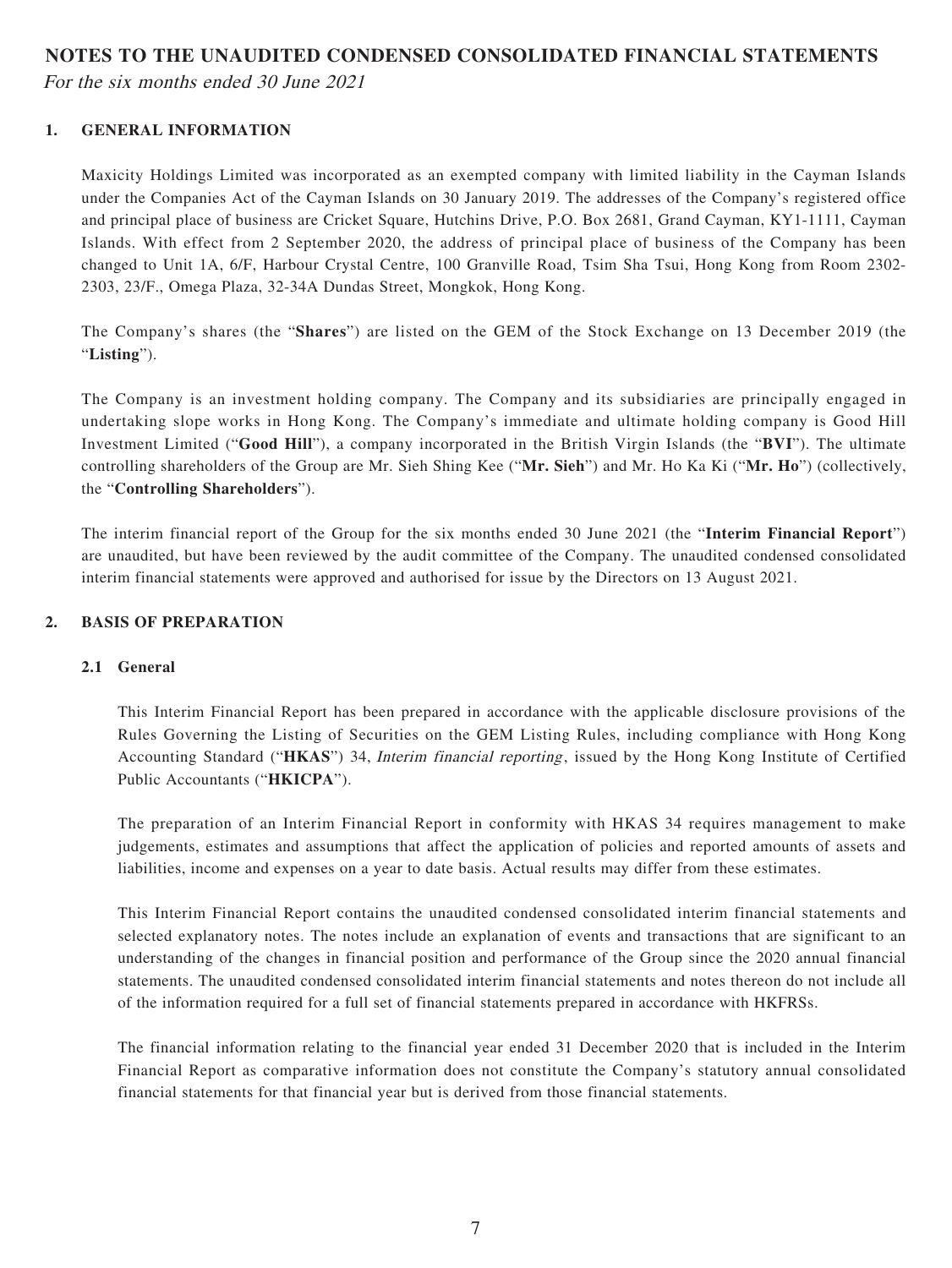The Company's auditor has reported on those financial statements. The auditor's report was unqualified; did not include a reference to any matters to which the auditor drew attention by way of emphasis without qualifying its report; and did not contain a statement under section 406(2), 407(2) or (3) of the Companies Ordinance.

The unaudited condensed consolidated interim financial statements have been prepared under the historical cost basis. The unaudited condensed consolidated interim financial statements are presented in Hong Kong dollars ("**HK\$**"), which is also the functional currency of the Company and its subsidiaries, and all values are rounded to the nearest thousand ("**HK\$'000**"), except where otherwise indicated.

#### **2.2 Adoption of New or Amended HKFRSs**

#### **New and amended HKFRSs that are effective for annual periods beginning or after 1 January 2021**

The Interim Financial Report has been prepared in accordance with the accounting policies adopted in the Group's annual financial statements for the year ended 31 December 2020, except for the adoption of the following new and amended Hong Kong Financial Reporting Standards ("**HKFRSs**") effective as of 1 January 2021. The Group has not early adopted any other standards, interpretation or amendment that has been issued but is not yet effective.

| Amendments to HKFRS 9, HKAS 39, HKFRS 7, | Interest Rate Benchmark Reform-Phase 2 |
|------------------------------------------|----------------------------------------|
| HKFRS 4 and HKFRS 16                     |                                        |
| Amendments to HKFRS 16                   | Covid-19-Related Rent Concessions      |

The adoption of these new and amended HKFRSs do not have any material impact on how the results and financial position for the current and prior periods have been prepared and presented.

#### **Issued but not yet effective HKFRSs**

At the date of authorisation of the Interim Financial Report, certain new and amended HKFRSs have been published but are not yet effective, and have not been adopted early by the Group.

| <b>HKFRS 17</b>                         | Insurance Contracts and related amendments <sup>2</sup>                                                                    |
|-----------------------------------------|----------------------------------------------------------------------------------------------------------------------------|
| Amendments to HKFRS 3                   | Reference to the Conceptual Framework <sup>4</sup>                                                                         |
| Amendments to HKFRS 10 and HKAS 28      | Sale or Contribution of Assets between an Investor and its<br>Associate or Joint Venture <sup>3</sup>                      |
| Amendment to HKFRS 16                   | Covid-19-Related Rent Concessions beyond 30 June 2021 <sup>5</sup>                                                         |
| Amendments to HKAS 1                    | Classification of Liabilities as Current or Non-current and related<br>amendments to Hong Kong Interpretation $5 (2020)^2$ |
| Amendments to HKAS 1 and HKFRS Practice | Disclosure of Accounting Policies <sup>2</sup>                                                                             |
| Statement 2                             |                                                                                                                            |
| Amendments to HKAS 8                    | Definition of Accounting Estimates <sup>2</sup>                                                                            |
| Amendments to HKAS 12                   | Deferred Tax related to Assets and Liabilities arising from a<br>Single Transaction <sup>2</sup>                           |
| Amendments to HKAS 16                   | Property, Plant and Equipment – Proceeds before Intended Use <sup>1</sup>                                                  |
| Amendments to HKAS 37                   | Onerous Contracts – Cost of Fulfilling a Contract <sup>1</sup>                                                             |
| Amendments to HKFRSs                    | Annual Improvements to HKFRS Standards 2018-2020 <sup>1</sup>                                                              |
| Accounting Guideline 5 (Revised)        | Merger Accounting for Common Control Combinations <sup>4</sup>                                                             |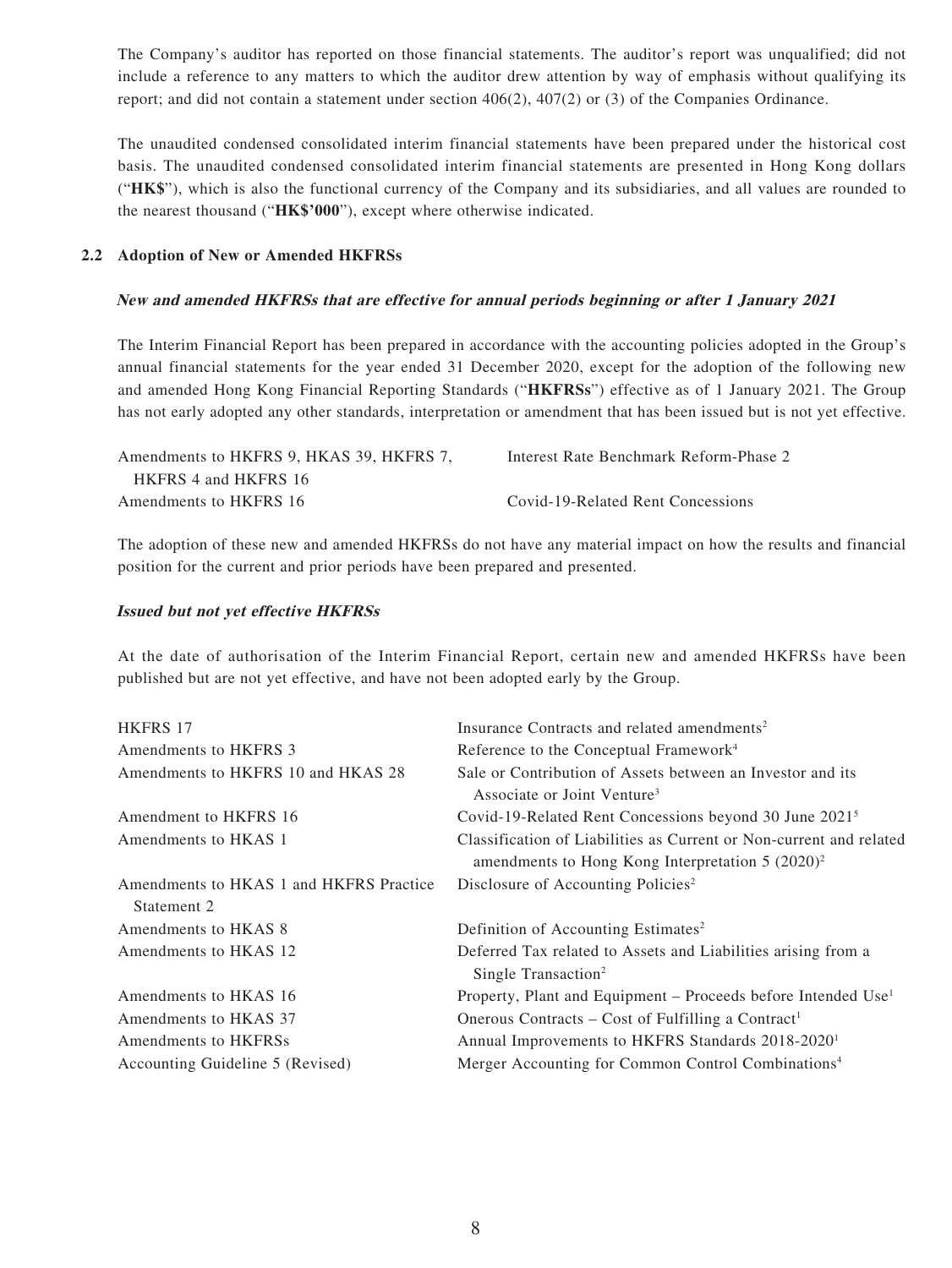- 1 Effective for annual periods beginning on or after 1 January 2022
- 2 Effective for annual periods beginning on or after 1 January 2023
- 3 Effective date not yet determined
- 4 Effective for business combination/common control combination for which the acquisition/combination date is on or after the beginning of the first annual period beginning on or after January 2022
- 5 Effective for annual periods beginning on or after 1 April 2021

The directors of the Company anticipate that the above new and amended HKFRSs will be adopted in the Group's accounting policy for the first period beginning on or after the effective date of such standards. The Group is in the process of making an assessment of the impact of these new and amended HKFRSs upon initial application. Currently it has been considered that the adoption of them is unlikely to have a material impact on the Group's results of operations and financial position.

#### **3. REVENUE**

The Group's principal activities are disclosed in note 1 to the Unaudited Condensed Consolidated Financial Statements. Revenue represents income arising on the provision of slope works to external customers. The Group's revenue is recognised over time.

|                          |                 | Three months ended 30 June |                 | Six months ended 30 June |
|--------------------------|-----------------|----------------------------|-----------------|--------------------------|
|                          | 2021            | 2020                       | 2021            | 2020                     |
|                          | <b>HK\$'000</b> | <b>HK\$'000</b>            | <b>HK\$'000</b> | <b>HK\$'000</b>          |
|                          | (Unaudited)     | (Unaudited)                | (Unaudited)     | (Unaudited)              |
| Provision of slope works |                 |                            |                 |                          |
| Public sector projects   | 80,556          | 56,715                     | 139,178         | 111,425                  |
| Private sector projects  | 961             | 3,066                      | 15,613          | 9,419                    |
|                          | 81,517          | 59,781                     | 154,791         | 120,844                  |

#### **4. OTHER INCOME, GAINS AND LOSSES**

|                                                   | Three months ended 30 June |                 | Six months ended 30 June |                 |
|---------------------------------------------------|----------------------------|-----------------|--------------------------|-----------------|
|                                                   | 2021                       | 2020            | 2021                     | 2020            |
|                                                   | <b>HK\$'000</b>            | <b>HK\$'000</b> | <b>HK\$'000</b>          | <b>HK\$'000</b> |
|                                                   | (Unaudited)                | (Unaudited)     | (Unaudited)              | (Unaudited)     |
| Bank interest income                              | 12                         | 72              | 50                       | 260             |
| Gain on disposal of property, plant and equipment | 114                        |                 | 114                      |                 |
| Government grant (note)                           | 539                        | 79              | 1,321                    | 79              |
| Sundry income                                     | 8                          |                 | 8                        |                 |
|                                                   | 673                        | 152             | 1,493                    | 340             |

#### Note:

During the six months ended 30 June 2021, the Group recognised the subsidies of approximately HK\$1.3 million (six months ended 30 June 2020: HK\$79,000) provided by the Government of Hong Kong Special Administrative Region as part of the relief measures on COVID-19 pandemic.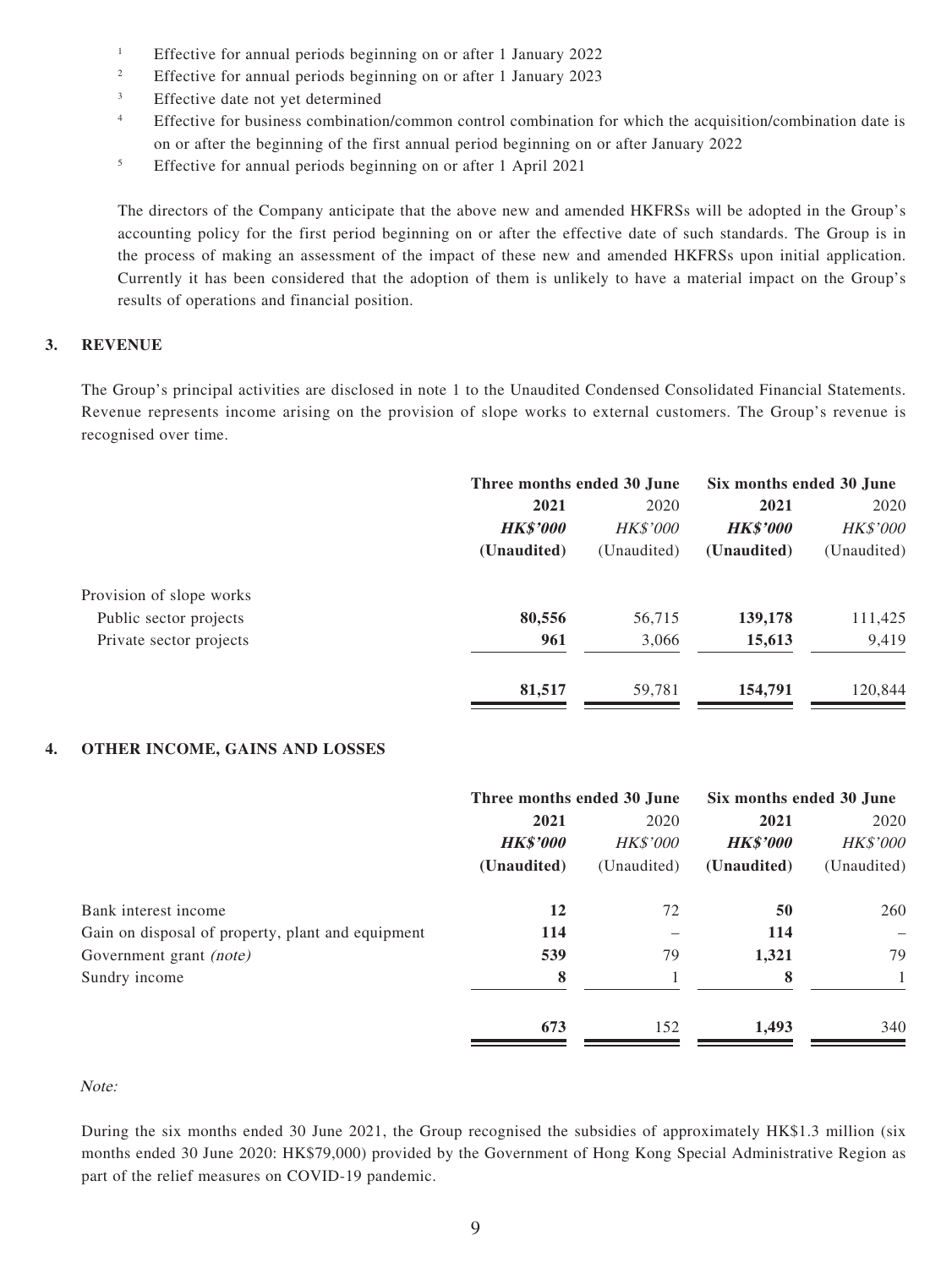|                                                                                                       | Three months ended 30 June |             | Six months ended 30 June |             |
|-------------------------------------------------------------------------------------------------------|----------------------------|-------------|--------------------------|-------------|
|                                                                                                       | 2021                       | 2020        | 2021                     | 2020        |
|                                                                                                       | <b>HK\$'000</b>            | HK\$'000    | <b>HK\$'000</b>          | HK\$'000    |
|                                                                                                       | (Unaudited)                | (Unaudited) | (Unaudited)              | (Unaudited) |
| Profit before income tax is stated after charging:                                                    |                            |             |                          |             |
| Staff costs (including directors' emoluments)<br>(a)<br>(note)                                        |                            |             |                          |             |
| - Directors' emoluments                                                                               | 721                        | 721         | 1,443                    | 1,443       |
| - Salaries, wages and other benefits                                                                  | 18,605                     | 13,838      | 35,435                   | 29,108      |
| - Contributions to defined contribution                                                               |                            |             |                          |             |
| retirement plans                                                                                      | 802                        | 564         | 1,484                    | 1,122       |
|                                                                                                       | 20,128                     | 15,123      | 38,362                   | 31,673      |
| Note: Presenting in consolidated statement of<br>profit or loss and other comprehensive<br>income as: |                            |             |                          |             |
| - Cost of services                                                                                    | 19,061                     | 14,057      | 36,180                   | 29,239      |
| - Administrative expenses                                                                             | 1,067                      | 1,066       | 2,182                    | 2,434       |
|                                                                                                       | 20,128                     | 15,123      | 38,362                   | 31,673      |
| Other items<br>(b)                                                                                    |                            |             |                          |             |
| Depreciations, included in Cost of service                                                            |                            |             |                          |             |
| - owned assets                                                                                        | 392                        | 293         | 780                      | 498         |
| Administrative expenses                                                                               |                            |             |                          |             |
| - owned assets                                                                                        | ${\bf 8}$                  | 14          | 16                       | 27          |
| - right-of-use assets                                                                                 | 62                         | 126         | 125                      | 253         |
|                                                                                                       | 462                        | 433         | 921                      | 778         |
| Auditor's remuneration                                                                                | 225                        | 150         | 375                      | 300         |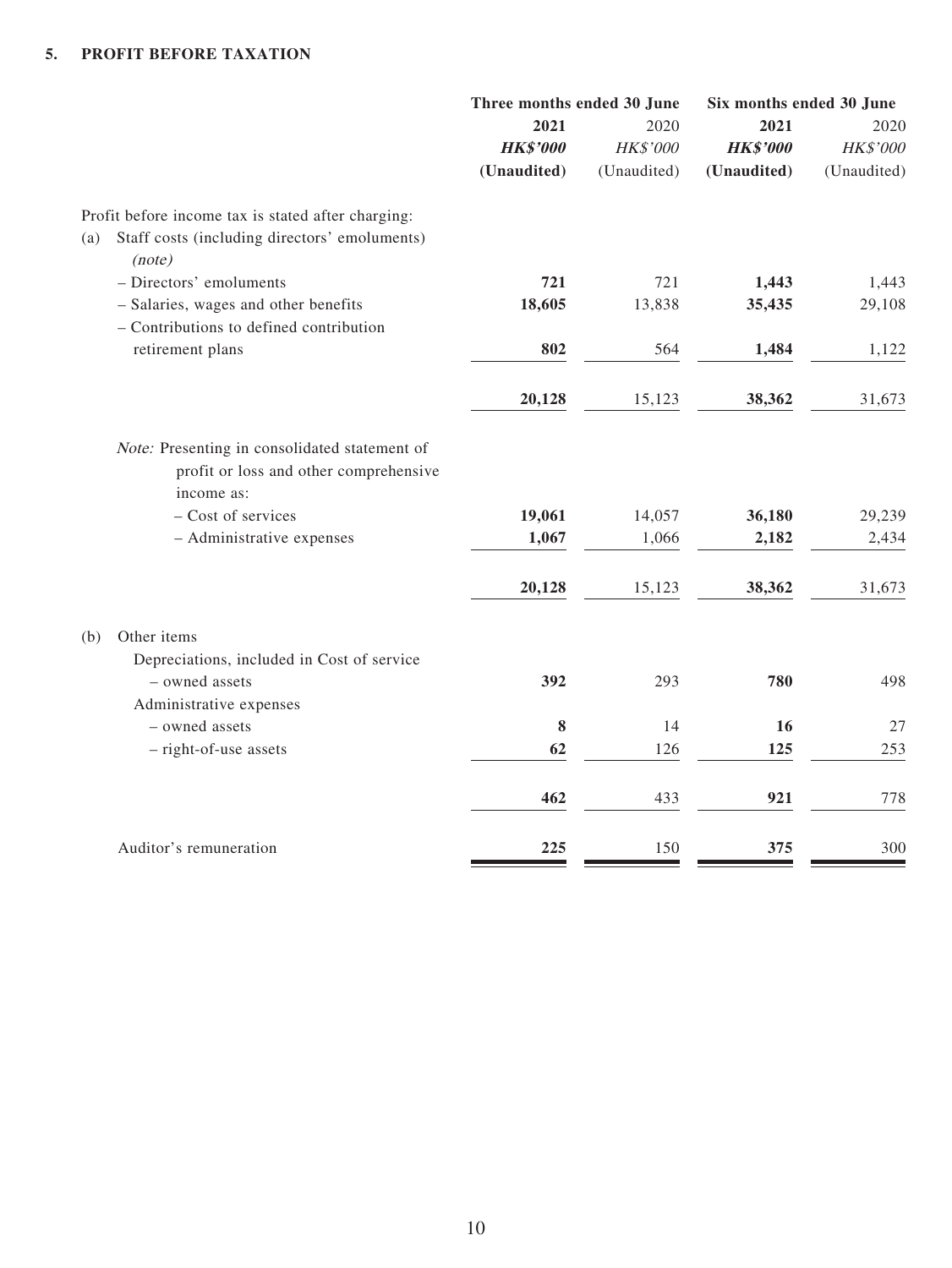|                                     | Three months ended 30 June |                 | Six months ended 30 June |                 |
|-------------------------------------|----------------------------|-----------------|--------------------------|-----------------|
|                                     | 2021                       | 2020            | 2021                     | 2020            |
|                                     | <b>HK\$'000</b>            | <b>HK\$'000</b> | <b>HK\$'000</b>          | <b>HK\$'000</b> |
|                                     | (Unaudited)                | (Unaudited)     | (Unaudited)              | (Unaudited)     |
| Provision for Hong Kong Profits Tax |                            |                 |                          |                 |
| Current tax                         | 2,297                      | 1,600           | 3,975                    | 2,900           |
| Deferred tax                        | (77)                       | 180             | (67)                     | 170             |
|                                     | 2,220                      | 1,780           | 3,908                    | 3,070           |

The Group is subject to income tax on an entity basis on profits arising in or derived from the jurisdictions in which members of the Group are domiciled and operate.

Pursuant to the rules and regulations of the Cayman Islands and the BVI, the Group is not subject to any income tax in the Cayman Islands and the BVI.

Under the two-tiered profits tax rates regime, the first HK\$2 million of profits of qualifying corporations will be taxed at 8.25%, and profits above HK\$2 million will be taxed at 16.5%.

For the six months ended 30 June 2021 and 2020, Hong Kong Profits Tax of A-City Workshop Limited ("**A-City Workshop**"), a subsidiary of the Group, is calculated in accordance with the two-tiered profits tax rates regime. Profit tax of other group entities continue to be taxed at the flat rate of 16.5%.

#### **7. EARNINGS PER SHARE**

|                                                                                                       | Three months ended 30 June |                 | Six months ended 30 June |                 |
|-------------------------------------------------------------------------------------------------------|----------------------------|-----------------|--------------------------|-----------------|
|                                                                                                       | 2021                       | 2020            | 2021                     | 2020            |
|                                                                                                       | <b>HK\$'000</b>            | <b>HK\$'000</b> | <b>HK\$'000</b>          | <b>HK\$'000</b> |
|                                                                                                       | (Unaudited)                | (Unaudited)     | (Unaudited)              | (Unaudited)     |
| Earnings for the purpose of calculating                                                               |                            |                 |                          |                 |
| basic earnings per share (profit for the period)<br>(HK\$'000)                                        | 10,381                     | 6.867           | 15,785                   | 14,706          |
| Weighted average number of ordinary shares for the<br>purpose of calculating basic earnings per share |                            |                 |                          |                 |
| (in thousand)                                                                                         | 400,000                    | 400,000         | 400,000                  | 400,000         |

There were no dilutive potential ordinary shares during the six months ended 30 June 2021 and 2020 and therefore, diluted earnings per share equals to basic earnings per share.

#### **8. DIVIDEND**

The directors of the Company do not recommend the payment of any dividend in respect of the period for the six months ended 30 June 2021 (six months ended 30 June 2020: Nil).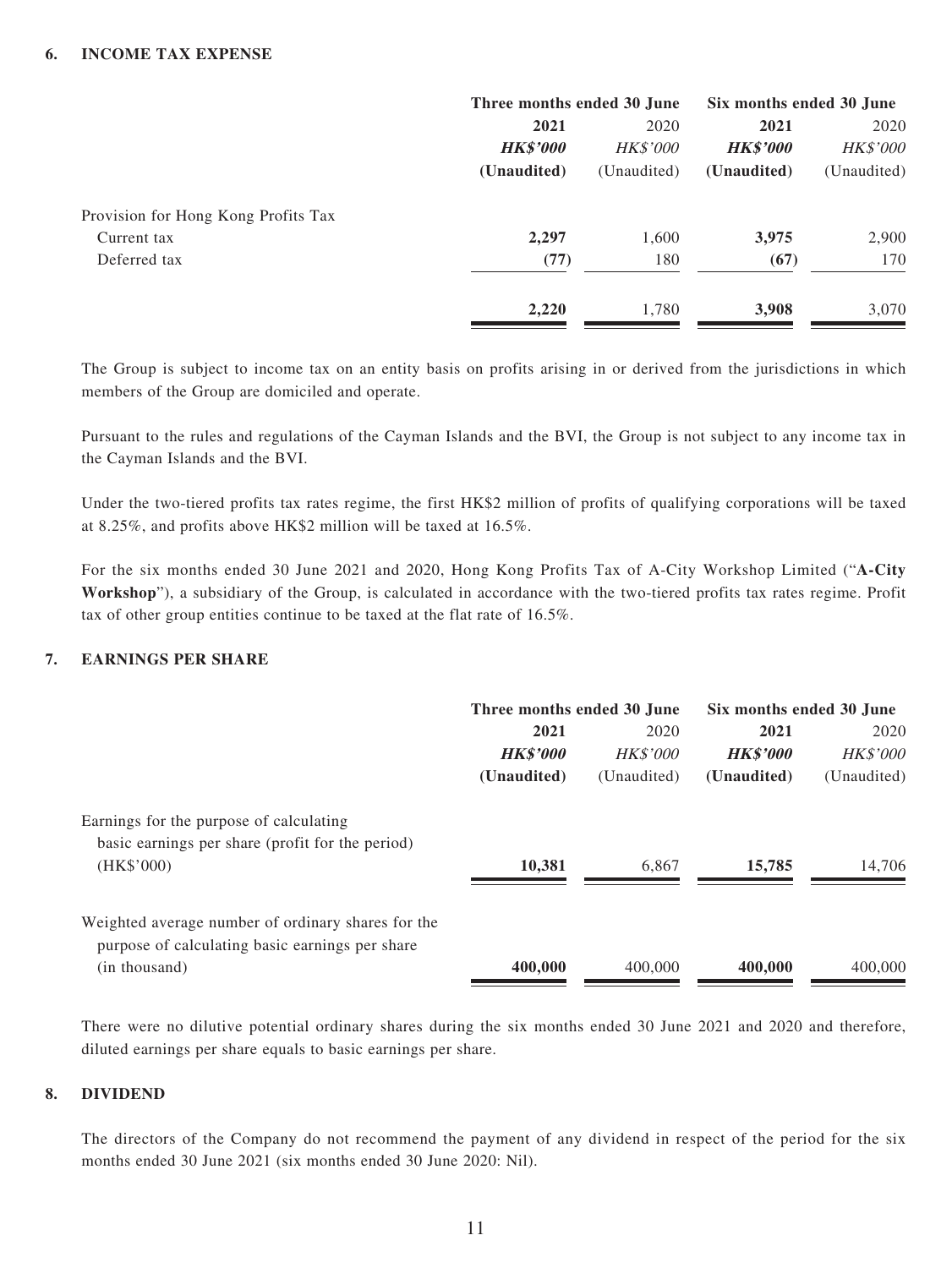#### **9. PROPERTY, PLANT AND EQUIPMENT**

During the six months ended 30 June 2021, the Group acquired items of property, plant and equipment of approximately HK\$0.3 million (six months ended 30 June 2020: HK\$2.0 million).

#### **10. TRADE AND OTHER RECEIVABLES**

|                                 | At 30 June      | At 31 December |
|---------------------------------|-----------------|----------------|
|                                 | 2021            | 2020           |
|                                 | <b>HK\$'000</b> | HK\$'000       |
|                                 | (Unaudited)     | (Audited)      |
| Trade receivables (note $(a)$ ) | 12,800          | 18,713         |
| Prepayments (note $(b)$ )       | 3,239           | 2,788          |
| Deposits                        | 944             | 810            |
|                                 | 16,983          | 22,311         |

#### Notes:

#### **(a) Trade receivables**

The Group grants credit terms to customers for a period of 30 to 60 days from the invoice date for trade receivables. For settlement of trade receivables from provision of undertaking slope works, the Group usually reaches an agreement on the term of each payment with the customer by taking into account of factors such as, among other things, the credit history of the customer, its liquidity position and the Group's working capital needs, which varies on a case-by-case basis that requires the judgment and experience of the management.

Based on the invoice date, the ageing analysis of the trade receivables is as follows:

|             | At 30 June      | At 31 December |
|-------------|-----------------|----------------|
|             | 2021            | 2020           |
|             | <b>HK\$'000</b> | HK\$'000       |
|             | (Unaudited)     | (Audited)      |
| $0-30$ days |                 | 12,496         |
| 31-90 days  | 12,800          | 6,217          |
|             | 12,800          | 18,713         |

The Group applies the simplified approach to provide for ECLs prescribed by HKFRS 9 which permits the use of lifetime ECL provision for all trade receivables. As at 30 June 2021 and 31 December 2020, the ECL rates are close to be zero and therefore no provision has been made during the six months ended 30 June 2021 and the year ended 31 December 2020.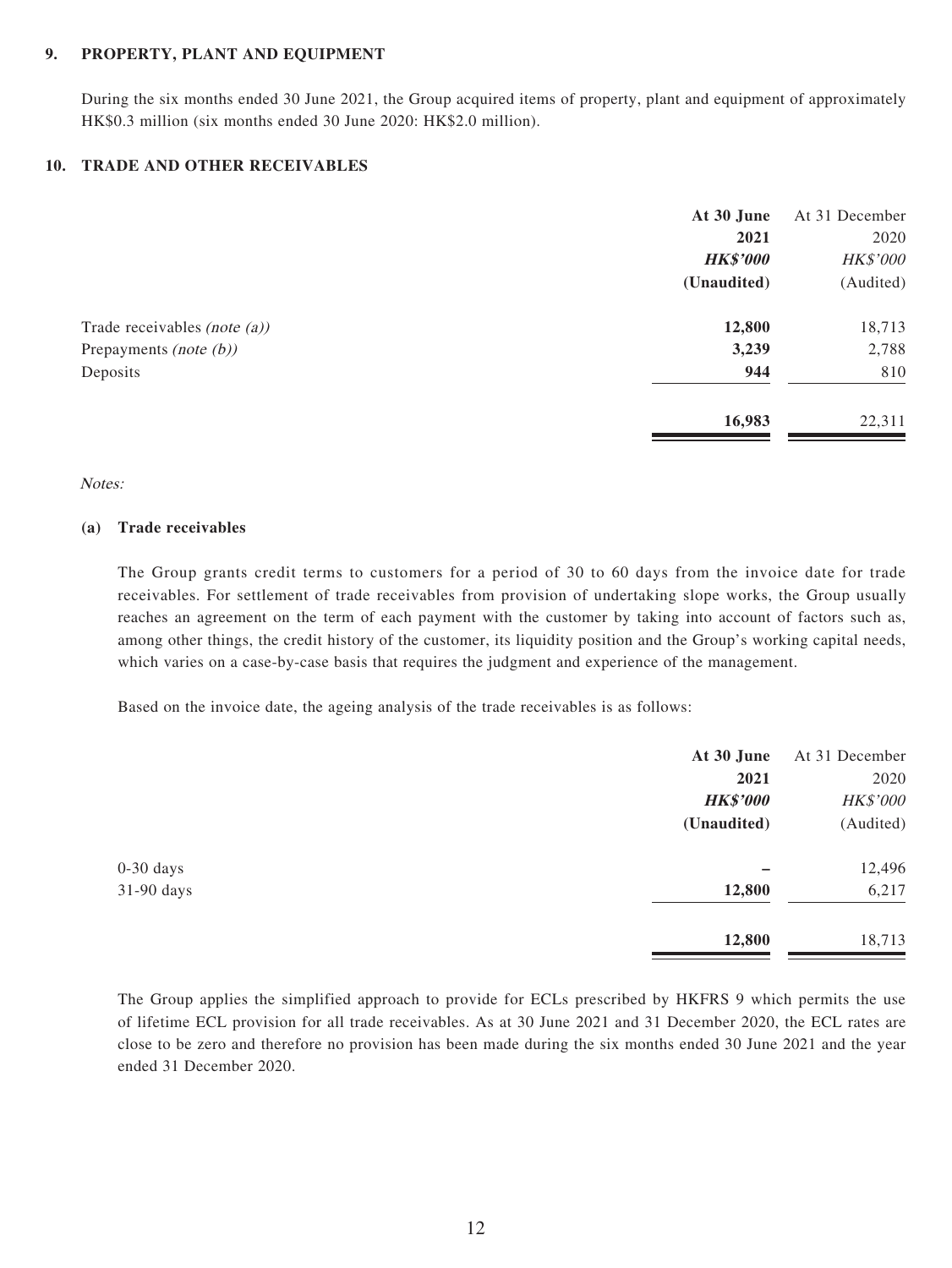#### **(b) Prepayments**

As at 30 June 2021, prepayments mainly comprised of prepaid expenses for insurance covered in sites operation and machinery rentals expenses amounted to approximately HK\$3.2 million (31 December 2020: approximately HK\$1.7 million).

#### **11. CONTRACT ASSETS**

|                       | At 30 June      | At 31 December |
|-----------------------|-----------------|----------------|
|                       | 2021            | 2020           |
|                       | <b>HK\$'000</b> | HK\$'000       |
|                       | (Unaudited)     | (Audited)      |
| Unbilled revenue      | 30,596          | 38,573         |
| Retention receivables | 15,656          | 11,921         |
|                       | 46,252          | 50,494         |

Contract assets represent the Group's right to considerations from customers for the provision of undertaking slope work, which arise when: (i) the Group completed the relevant services under such contracts but yet certified by architects, surveyors or other representatives; and (ii) the customers withhold certain certified amounts payable to the Group as retention money to secure the due performance of the contracts after the expiry of the defect liability period of construction projects. Any amount previously recognised as a contract asset is reclassified to trade receivables at the point at which it becomes unconditional and is invoiced to the customer. As at 30 June 2021 and 31 December 2020, the ECL rates are close to be zero and therefore no provision has been made during the six months ended 30 June 2021 and the year ended 31 December 2020.

Changes of contract assets during the six months ended 30 June 2021 were mainly due to:

- (1) Changes in retention receivables as a result of an increase in number of ongoing and completed contracts under the defect liability period during the year; and
- (2) Changes in number of contract works that the relevant services were completed but yet been certified at the end of each reporting period.
- (3) Performance bonds amounting to HK\$13.0 million paid to its customer to secure the due performance of construction projects and are recognized as retention receivables during the six months ended 30 June 2021.

During the six months ended 30 June 2021 and the year ended 31 December 2020, the Group does not generate any contract liability.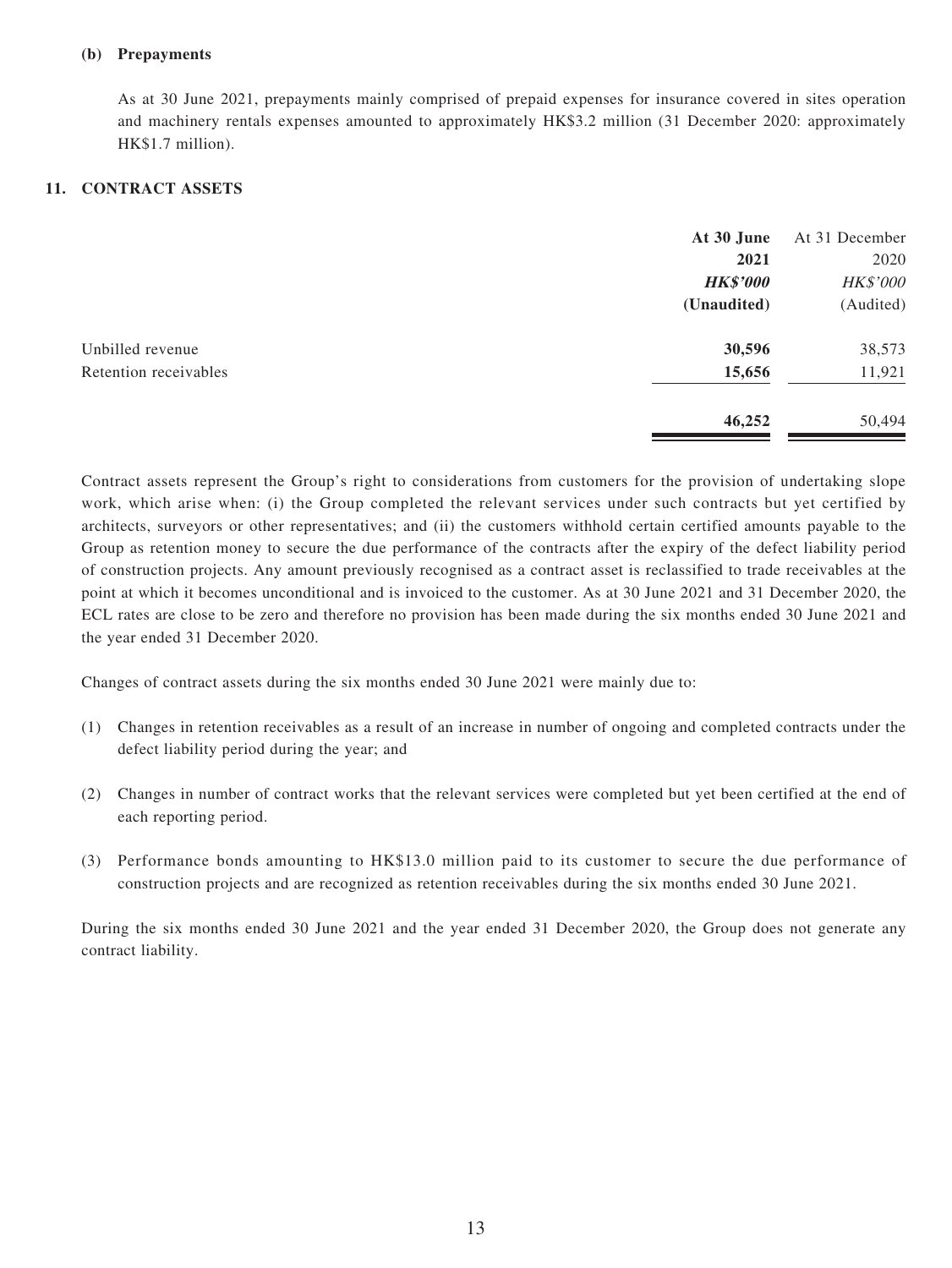#### **12. TRADE AND OTHER PAYABLES**

|                              | At 30 June      | At 31 December |
|------------------------------|-----------------|----------------|
|                              | 2021            | 2020           |
|                              | <b>HK\$'000</b> | HK\$'000       |
|                              | (Unaudited)     | (Audited)      |
| Trade payables (note $(a)$ ) | 11,413          | 28,324         |
| Accruals and other payables  | 2,695           | 2,300          |
| Deferred government grant    |                 | 738            |
|                              | 14,108          | 31,362         |

#### Notes:

#### **(a) Trade payables**

The Group is granted by its suppliers a credit period ranging from 0 to 45 days. The ageing analysis of trade payables based on the invoice date is as follows:

|               | At 30 June      | At 31 December           |
|---------------|-----------------|--------------------------|
|               | 2021            | 2020                     |
|               | <b>HK\$'000</b> | HK\$'000                 |
|               | (Unaudited)     | (Audited)                |
| $0-30$ days   | 9,662           | 28,233                   |
| 31-60 days    | 1,148           | $\overline{\phantom{m}}$ |
| $61-90$ days  |                 | -                        |
| 91-365 days   | 512             | 91                       |
| Over 365 days | 91              | -                        |
|               | 11,413          | 28,324                   |
|               |                 |                          |

All amounts are short-term and hence, the carrying values of the Group's trade and other payables are considered to be a reasonable approximation of fair value.

#### **13. SHARE CAPITAL**

|                                                               | Number of shares | <b>HK\$'000</b> |
|---------------------------------------------------------------|------------------|-----------------|
| Authorised:                                                   |                  |                 |
| As at 31 December 2020 (audited) and 30 June 2021 (unaudited) | 1,000,000,000    | 10,000          |
| <b>Issued and fully paid:</b>                                 |                  |                 |
| As at 31 December 2020 (audited) and 30 June 2021 (unaudited) | 400,000,000      | 4,000           |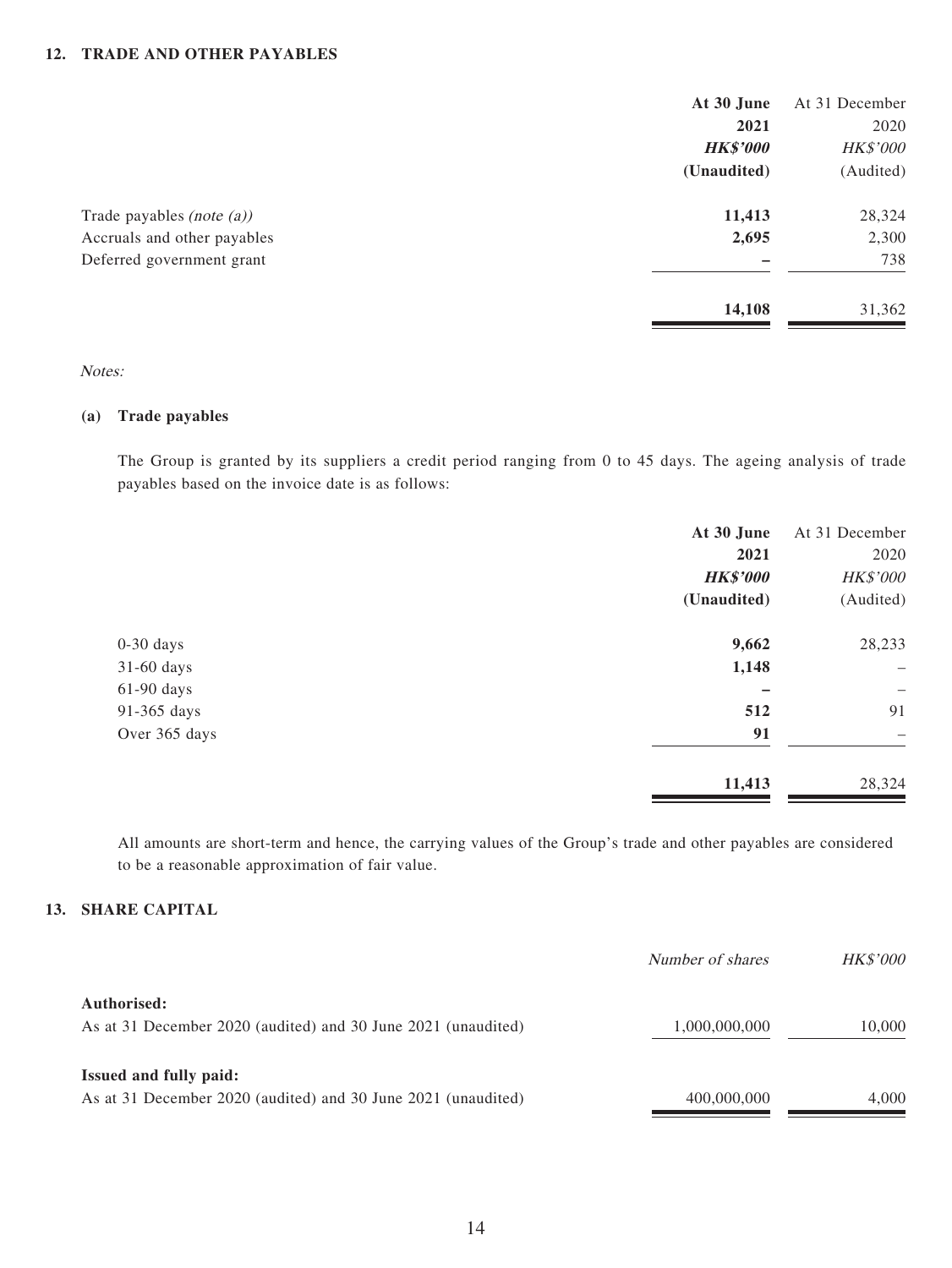#### **14. RELATED PARTY TRANSACTIONS**

Save as disclosed elsewhere in the unaudited condensed consolidated interim financial statements, the Group had the following related party transaction during the six months ended 30 June 2021 and 2020, respectively.

#### **Key management personnel remuneration**

The emoluments of the directors and senior management of the Company, who represent the key management personnel during the period are as follows:

|                                         | At 30 June      | At 30 June  |
|-----------------------------------------|-----------------|-------------|
|                                         | 2021            | 2020        |
|                                         | <b>HK\$'000</b> | HK\$'000    |
|                                         | (Unaudited)     | (Unaudited) |
| Salaries, fee and allowances            | 1,944           | 2,346       |
| Retirement benefit scheme contributions | 36              | 36          |
|                                         | 1,980           | 2,382       |

#### **15. CONTINGENT LIABILITIES**

The Group had no material contingent liabilities as at 30 June 2021 and 31 December 2020, respectively.

#### **16. APPROVAL OF INTERIM FINANCIAL STATEMENTS**

The unaudited condensed consolidated interim financial statements for the three months and six months ended 30 June 2021 were both approved and authorised for issue by the Board on 13 August 2021.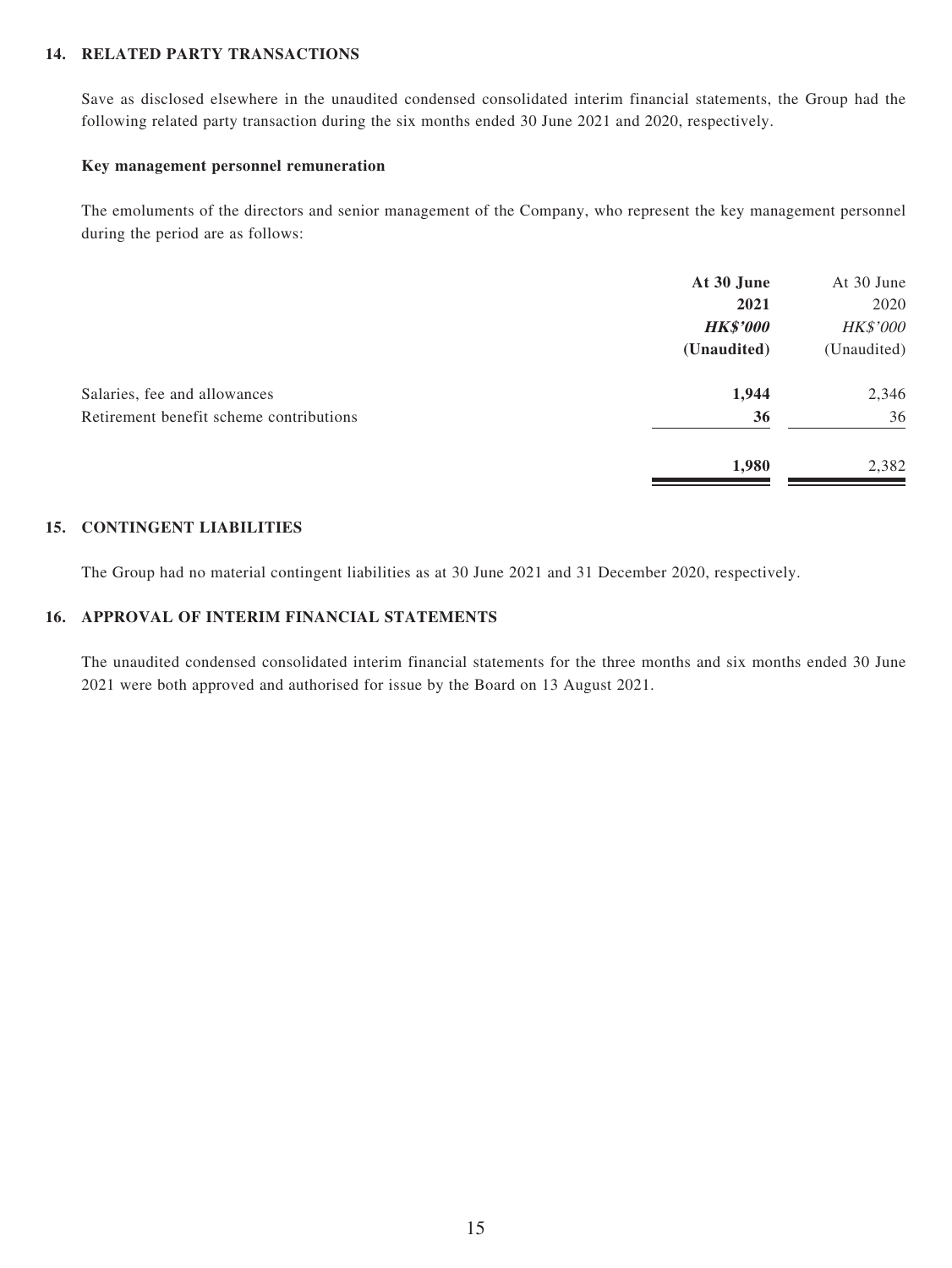#### **MANAGEMENT'S DISCUSSION AND ANALYSIS**

#### **BUSINESS REVIEW**

The Group is a slope works contractor in Hong Kong. The slope works undertaken by the Group generally involve landslip preventive and remedial works for improving or maintaining the stability of slopes and/or retaining walls. The Group is experienced in undertaking different kinds of slope works which mainly comprise (i) drilling and installation of soil nails; (ii) construction of retaining walls; (iii) installation of debris flow protection rigid barriers ; (iv) construction of flexible barrier system; (v) installation of raking drains; (vi) installation of wire meshes and mats for erosion control; (vii) construction of concrete maintenance stairway/access; and (viii) landscape soft works and establishment works. A-City Workshop, the Group's principal operating subsidiary, is registered under the Buildings Ordinance as a Registered General Building Contractor and a Registered Specialist Contractor under the sub-register of "site formation works" category. A-City Workshop is also registered as a Registered Specialist Trade Contractors for reinforcement bar fixing, concreting form work and concreting and registered as a Registered Subcontractor for earth work and geotechnical works under Registered Specialist Trade Contractor Scheme in Construction Industry Council. On 18 June 2020, A-City Workshop was approved and was registered as a probationary contractor on the List of Approved Specialist Contractors for Public Works maintained by the Development Bureau under the category of "Landslip preventive/remedial works to slopes/retaining walls" ("**Approved Specialist Contractors**").

#### **PROSPECTS**

The Shares were listed on the GEM on 13 December 2019 (the "**Listing Date**"). Net proceeds from the Listing were approximately HK\$37.1 million after deduction of the underwriting commission and relevant listing expenses. The Group utilised the fund for satisfying the requirements of working capital and machineries stated in the application of Approved Specialist Contractors. In addition, we applied the fund for our staff recruitment on new projects.

We believe that such registration will significantly enhance our market position and facilitate us to expand our market share in the slope works industry in Hong Kong. Our right to tender public slope works directly from the Government can provide more business opportunities and better position for us to capture the forecasted growth in public slope works.

In view of the outbreak of the Epidemic in Hong Kong since January 2020, the Group has implemented measures, including frequent cleaning with disinfectant, ensuring all staffs wear face masks at work, and conducting body temperature test, etc., to protect the health and safety of the employees. We will continue to closely monitor the development of the Epidemic and use every effort on epidemic prevention and control during our daily operations. Our Directors believe that Epidemic will not have significant impact on the Group's continuing business operations.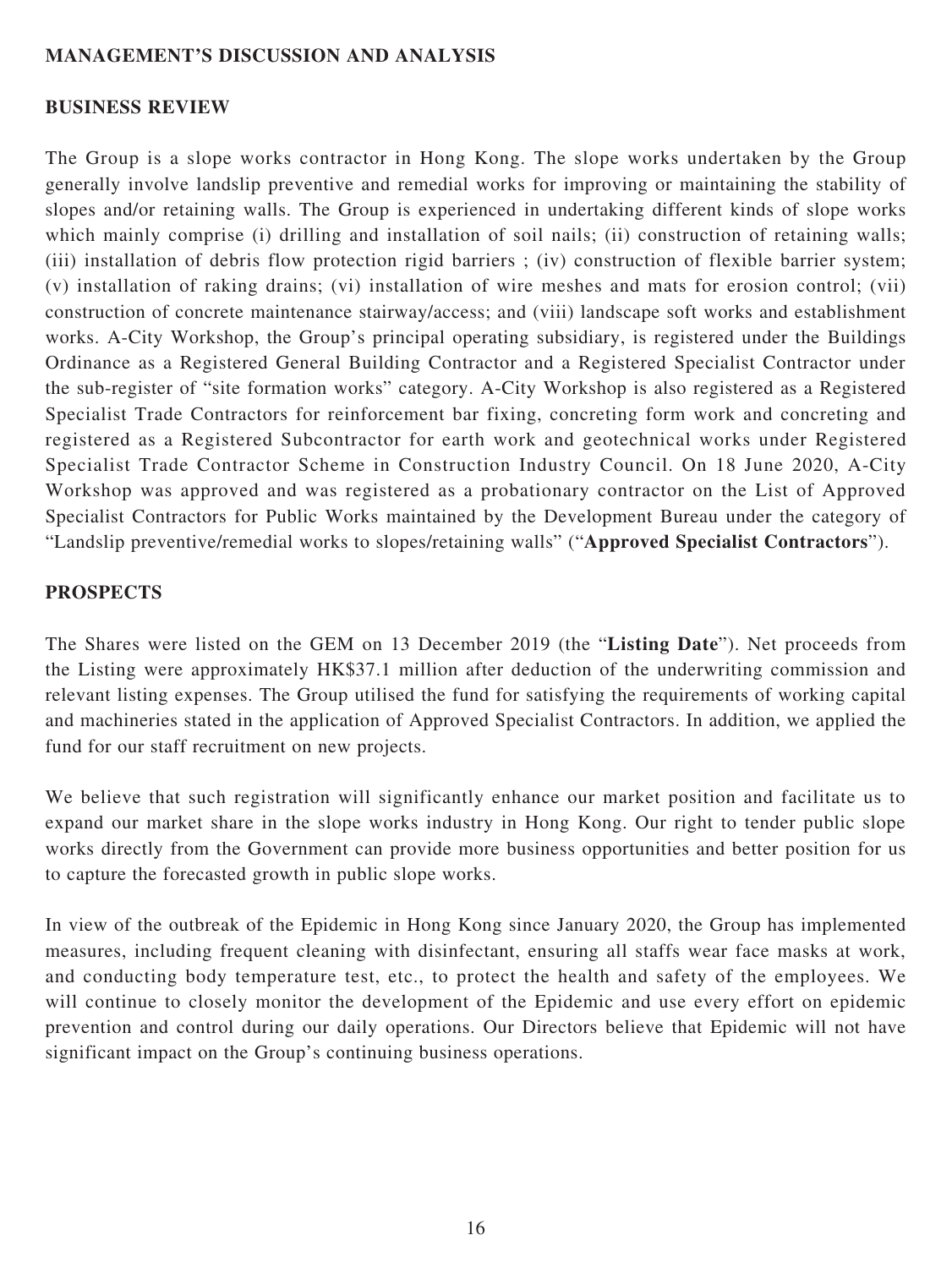### **FINANCIAL REVIEW**

#### **Revenue**

Our revenue increased from approximately HK\$120.8 million for the six months ended 30 June 2020 to approximately HK\$154.8 million for the six months ended 30 June 2021, representing an increase of approximately HK\$33.9 million or 28.1%. Our revenue increased primarily due to the increase in total number of projects with revenue contributed to our Group during the six months ended 30 June 2021 and an increase in our revenue derived from the relatively larger scale projects (i.e., projects with revenue recognised HK\$10.0 million or above).

Number of projects with revenue contributions:

|                         | Six months ended 30 June |        |
|-------------------------|--------------------------|--------|
|                         | 2021                     | 2020   |
| Public sector projects  | 17                       | 14     |
| Private sector projects | 10                       | $\tau$ |
| Total                   | 27                       | 21     |

Revenue recognised:

|                                           | Six months ended 30 June |                |
|-------------------------------------------|--------------------------|----------------|
|                                           | 2021                     | 2020           |
| HK\$10.0 million or above                 | 5                        | $\overline{4}$ |
| HK\$5.0 million to below HK\$10.0 million | 4                        | $\overline{4}$ |
| HK\$1.0 million to below HK\$5.0 million  | 6                        | $\overline{4}$ |
| Below HK\$1.0 million                     | 12                       | 9              |
| Total                                     | 27                       | 21             |

#### **Cost of Services**

Cost of services increased by approximately HK\$27.8 million, or 28.3%, from approximately HK\$98.2 million for the six months ended 30 June 2020 to approximately HK\$126.0 million for the six months ended 30 June 2021. Such increase in cost of services was generally in line with the increase in revenue.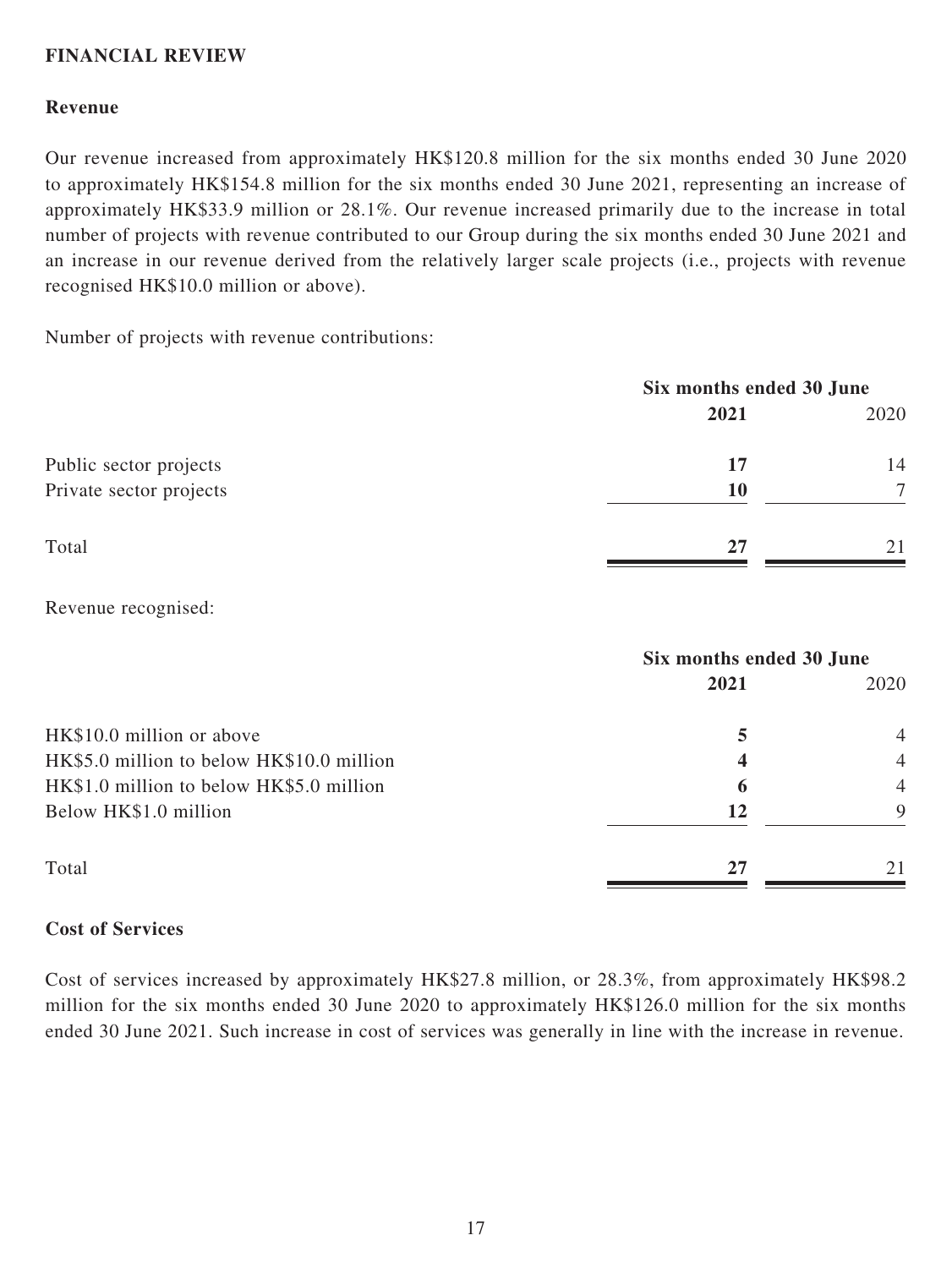### **Gross Profit and Gross Profit Margin**

Gross profit increased by approximately HK\$6.2 million, or 27.3%, from approximately HK\$22.6 million for the six months ended 30 June 2020 to approximately HK\$28.8 million for the six months ended 30 June 2021. Our gross profit margin remained broadly stable at approximately 18.7% for the six months ended 30 June 2020 and approximately 18.6% for the six months ended 30 June 2021.

## **Other Income, Gains and Losses**

Other income, gains and losses increased by approximately HK\$1.2 million. Such significant increase was mainly due to the government grant received by the Group in relation to the Employment Support Scheme during the six months ended 30 June 2021.

## **Administrative Expenses**

Administrative expenses decreased by approximately HK\$0.2 million or 4.8% from approximately HK\$5.2 million for the six months ended 30 June 2020 to approximately HK\$4.9 million for the six months ended 30 June 2021. The decrease in administrative expense was mainly contributed by the decrease in staff bonus.

## **Transfer of Listing and Related Expenses**

Transfer of listing and related expenses increased significantly by approximately HK\$5.7 million during the six months ended 30 June 2021, which was attributable to the proposed transfer of listing of the Company's shares from GEM to Main Board of the Stock Exchange during the six months ended 30 June 2021.

# **Finance Costs**

The Group's finance costs for the six months ended 30 June 2021 was approximately HK\$10,000, which was derived from lease liabilities.

### **Income Tax Expenses**

Income tax expenses increased by approximately HK\$0.8 million or 27.3% from approximately HK\$3.1 million for the six months ended 30 June 2020 to approximately HK\$3.9 million for the six months ended 30 June 2021. The increase in this expense is in line with the increase in profits before income tax (excluding listing expenses) as a result of the increase in our revenue and gross profit.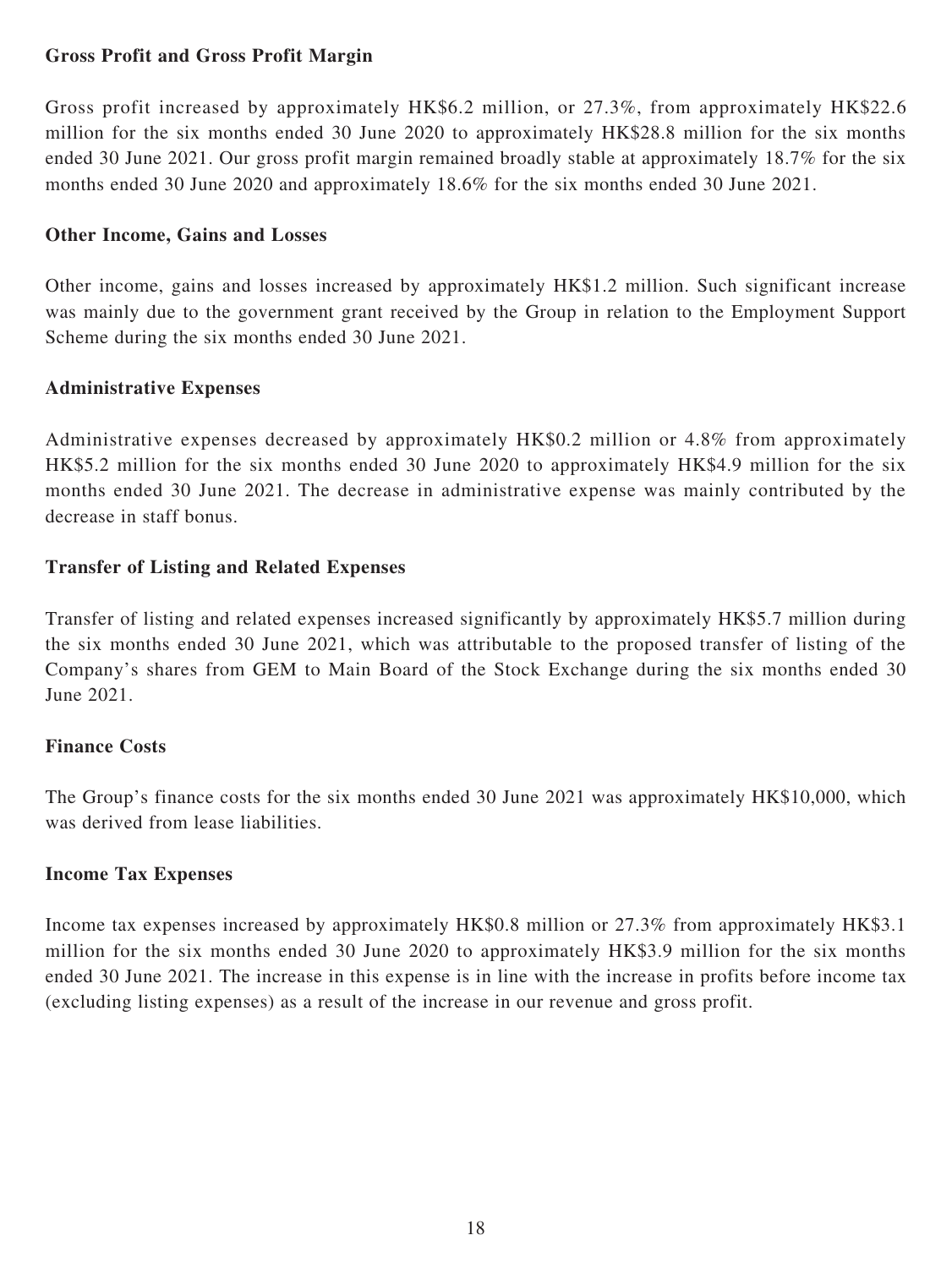# **Profit and Total Comprehensive Income for the Period**

Profit and total comprehensive income increased significantly from approximately HK\$14.7 million for the six months ended 30 June 2020 to approximately HK\$15.8 million for the six months ended 30 June 2021, representing an increase of approximately HK\$1.1 million or 7.3%. Such increase was mainly attributable to the increase in our revenue and gross profit for the six months ended 30 June 2021 as mentioned above as compared to the six months ended 30 June 2020. Our adjusted profit and total comprehensive income attributable to equity holders of the Company (excluding transfer of listing and related expenses and the government grants received from Employment Support Scheme) for the six months ended 30 June 2021 amounted to approximately HK\$20.1 million, which increased by approximately HK\$5.5 million or 37.7% as compared with HK\$14.6 million for the six months ended 30 June 2020.

# **LIQUIDITY AND CAPITAL RESOURCES**

## **Financial Resources and Liquidity**

As at 30 June 2021, the Group recorded net current assets of approximately HK\$138.8 million. The Group had cash and bank balances of approximately HK\$96.1 million. The Group's financial resources were funded mainly by its equity capital, cash generated from its operations and proceeds of the GEM share offer. As at 30 June 2021, the Group's current assets amounted to approximately HK\$159.3 million and the Group's current liabilities amounted to approximately HK\$20.5 million.

Current ratio was approximately 7.8 times as at 30 June 2021. Current ratio is calculated based on total current assets at the end of the period divided by total current liabilities at the end of the period.

Gearing ratio was approximately 0.2% as at 30 June 2021 which was calculated based on the total interest bearing liability at the end of the period divided by total equity at the end of the period.

# **CAPITAL STRUCTURE**

For the six months ended 30 June 2021, the capital structure of the Group consisted of equity attributable to the owners of the Company of approximately HK\$142.6 million. The share capital of the Group only consists of ordinary shares. The Shares were listed on the GEM of the Stock Exchange on the Listing Date. There has been no change in the capital structure of the Group since then.

### **FOREIGN CURRENCY EXPOSURE RISKS**

The Group operates mainly in Hong Kong and is not exposed to any foreign exchange risks throughout the six months ended 30 June 2021.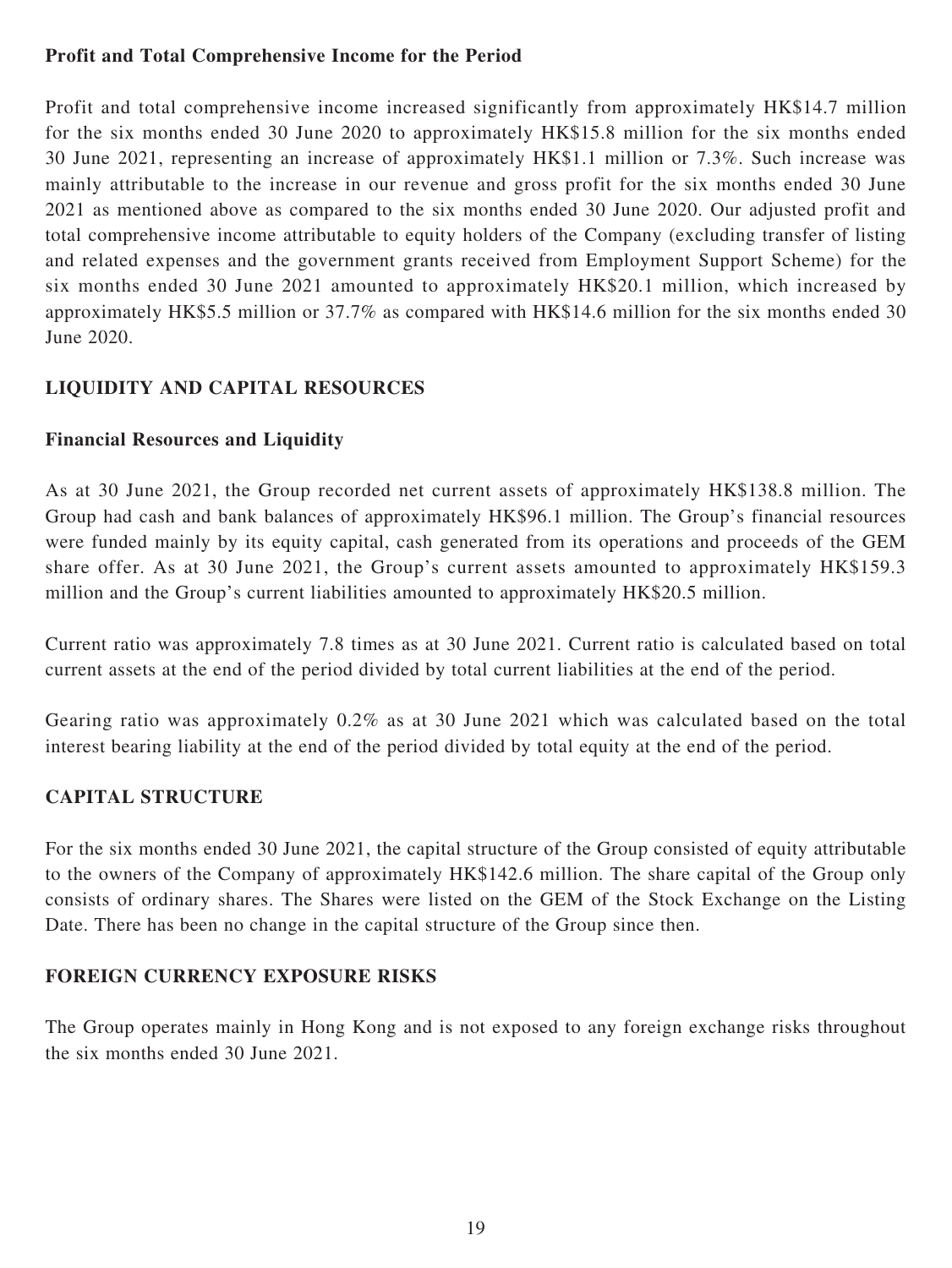#### **TREASURY POLICIES**

The Group has adopted a prudent financial management approach towards its treasury policies and thus maintained a healthy liquidity position throughout the six months ended 30 June 2021. The Group strives to reduce exposure to credit risk by performing ongoing credit assessments and evaluations of the financial status of its customers. To manage liquidity risk, the Board closely monitors the Group's liquidity position to ensure that the liquidity structure of the Group's assets, liabilities and other commitments can meet its funding requirements from time to time.

# **MATERIAL ACQUISITIONS AND DISPOSAL OF SUBSIDIARIES, ASSOCIATES OR JOINT VENTURES**

The Group did not have any significant investments, material acquisitions nor disposals of subsidiaries during the six months ended 30 June 2021.

#### **USE OF PROCEEDS**

The Net proceeds from the Listing (after deducting the underwriting fees and other listing expenses borne by the Company) amounted to approximately HK\$37.1 million. After the Listing, a part of these proceeds have been applied for the purposes as set out in the section headed the "Future Plans And Use of Proceeds" in the prospectus of the Company dated 30 November 2019 (the "**Prospectus**").

As disclosed in the Prospectus, the estimated net proceeds from the Listing, after deduction of the underwriting fees and expenses paid by the Company in connection therewith, were approximately HK\$40.0 million. The actual net proceeds received by the Company were approximately HK\$37.1 million. The Company adjusted the difference of approximately HK\$2.9 million accordingly to each business strategies in the same proportion as the original funds applied as shown in the Prospectus. The adjusted net proceeds is shown as below:

|                                                               | <b>Estimated net</b><br>proceeds<br>HK\$ million | <b>Actual net</b><br>proceeds<br>HK\$ million |
|---------------------------------------------------------------|--------------------------------------------------|-----------------------------------------------|
| Strengthening our manpower by recruiting additional staff     | 11.3                                             | 10.5                                          |
| Acquisition of additional machinery                           | 4.7                                              | 4.4                                           |
| Increasing our reserve for financing the issue of performance |                                                  |                                               |
| guarantees in favour of our customers                         | 2.0                                              | 1.8                                           |
| Maintaining the specific working capital required for being   |                                                  |                                               |
| an Approved Specialist Contractor                             | 22.0                                             | 20.4                                          |
| Total                                                         | 40.0                                             | 37.1                                          |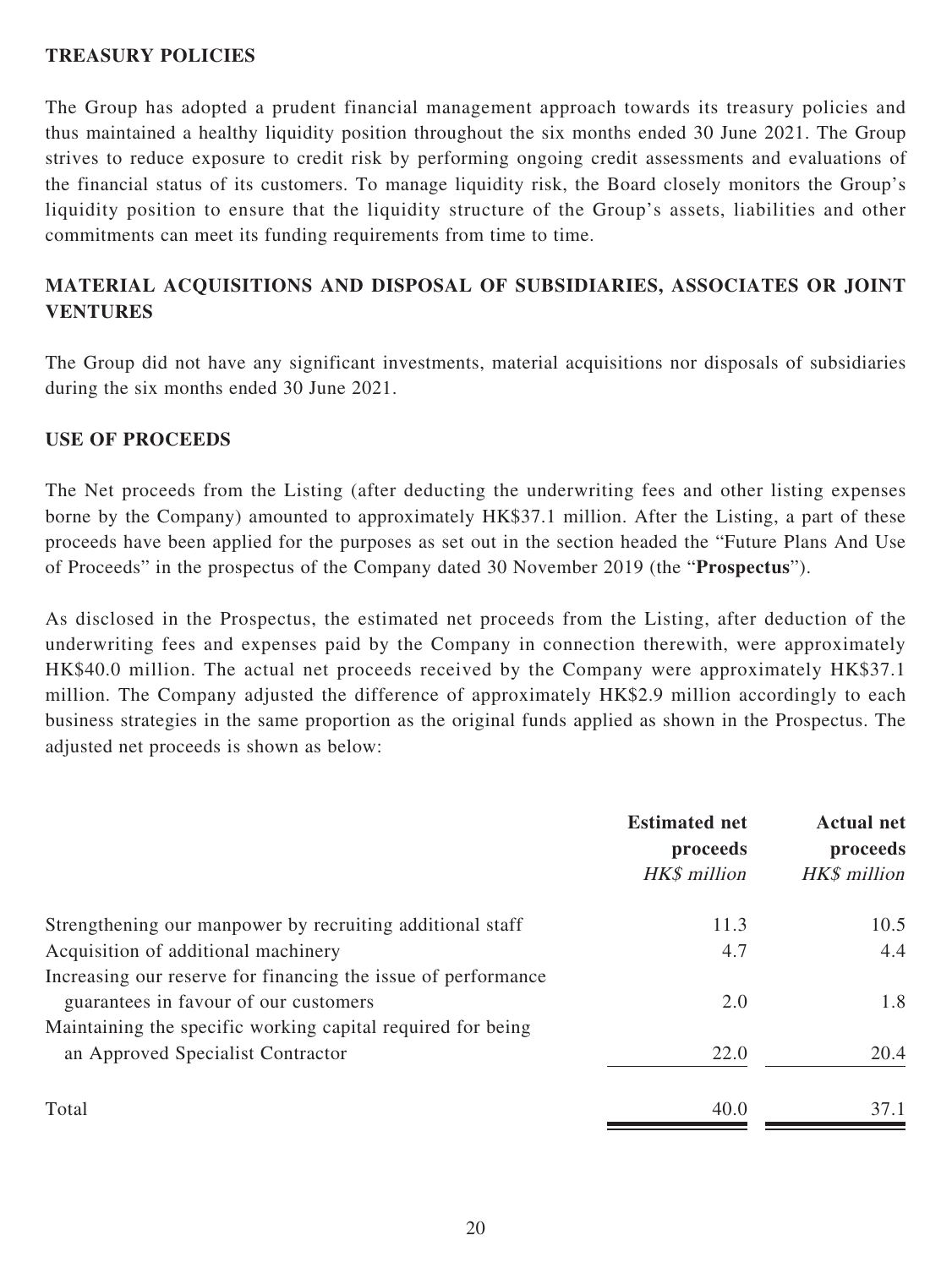An analysis of the planned usage of net proceeds as stated in the Prospectus and the actual utilisation of the net proceeds from the Listing Date up to 30 June 2021 are set out as below:

|                                                                   | <b>Strengthening</b><br>our manpower                     | <b>Acquisition</b>                                | <b>Increasing our</b><br>reserve for<br>financing the<br>issue of<br>performance<br>guarantees in | <b>Maintaining</b><br>the specific<br>working<br>capital<br>required for<br>being an<br>Approved |                                     |
|-------------------------------------------------------------------|----------------------------------------------------------|---------------------------------------------------|---------------------------------------------------------------------------------------------------|--------------------------------------------------------------------------------------------------|-------------------------------------|
| Period                                                            | by recruiting<br>additional staff<br><b>HK\$</b> million | of additional<br>machinery<br><b>HK\$</b> million | favour of our<br>customers<br><b>HK\$</b> million                                                 | <b>Specialist</b><br>Contractor<br><b>HK\$</b> million                                           | <b>Total</b><br><b>HK\$</b> million |
| Planned use of net proceeds<br>From Listing Date to 30 June 2021  | 11.3                                                     | 4.7                                               | 2.0                                                                                               | 22.0                                                                                             | 40.0                                |
| Adjusted use of net proceeds<br>From Listing Date to 30 June 2021 | 10.5                                                     | 4.4                                               | 1.8                                                                                               | 20.4                                                                                             | 37.1                                |
| Actual use of net proceeds<br>From Listing Date to 30 June 2021   | 10.5                                                     | 4.4                                               | 1.8                                                                                               | 20.4                                                                                             | 37.1                                |

#### **COMPARISON BETWEEN BUSINESS OBJECTIVES WITH ACTUAL BUSINESS PROGRESS**

During the period between the Listing Date and 30 June 2021, the Group has utilised approximately HK\$37.1 million to further strengthen its market position, to increase its market share and to capture the growth in the Hong Kong slope works industry. An analysis comparing the intended business objectives as set out in the Prospectus with the Group's actual business progress for the period from the Listing Date to 30 June 2021 is set out below:

| <b>Business strategies as stated</b><br>in the Prospectus    | <b>Implementation activity up</b><br>to 30 June 2021 as stated<br>in the Prospectus                                                                                                                                                                  | Actual business progress up<br>to 30 June 2021                                                                                                                                                                                                            |
|--------------------------------------------------------------|------------------------------------------------------------------------------------------------------------------------------------------------------------------------------------------------------------------------------------------------------|-----------------------------------------------------------------------------------------------------------------------------------------------------------------------------------------------------------------------------------------------------------|
| Strengthening our manpower<br>by recruiting additional staff | Recruit and salaries payment for<br>a project manager/site agent, a<br>site engineer, two site foremen, a<br>safety officer/supervisor, a labour<br>officer, a crane truck operator,<br>site foreman, 25 site workers and<br>2 administrative staff. | Recruited and paid salaries<br>for a project manager/site<br>agent, a site engineer, two<br>site foremen, a safety officer/<br>supervisor, a labour officer,<br>a crane truck operator, a site<br>foreman, 25 site workers and<br>2 administrative staff. |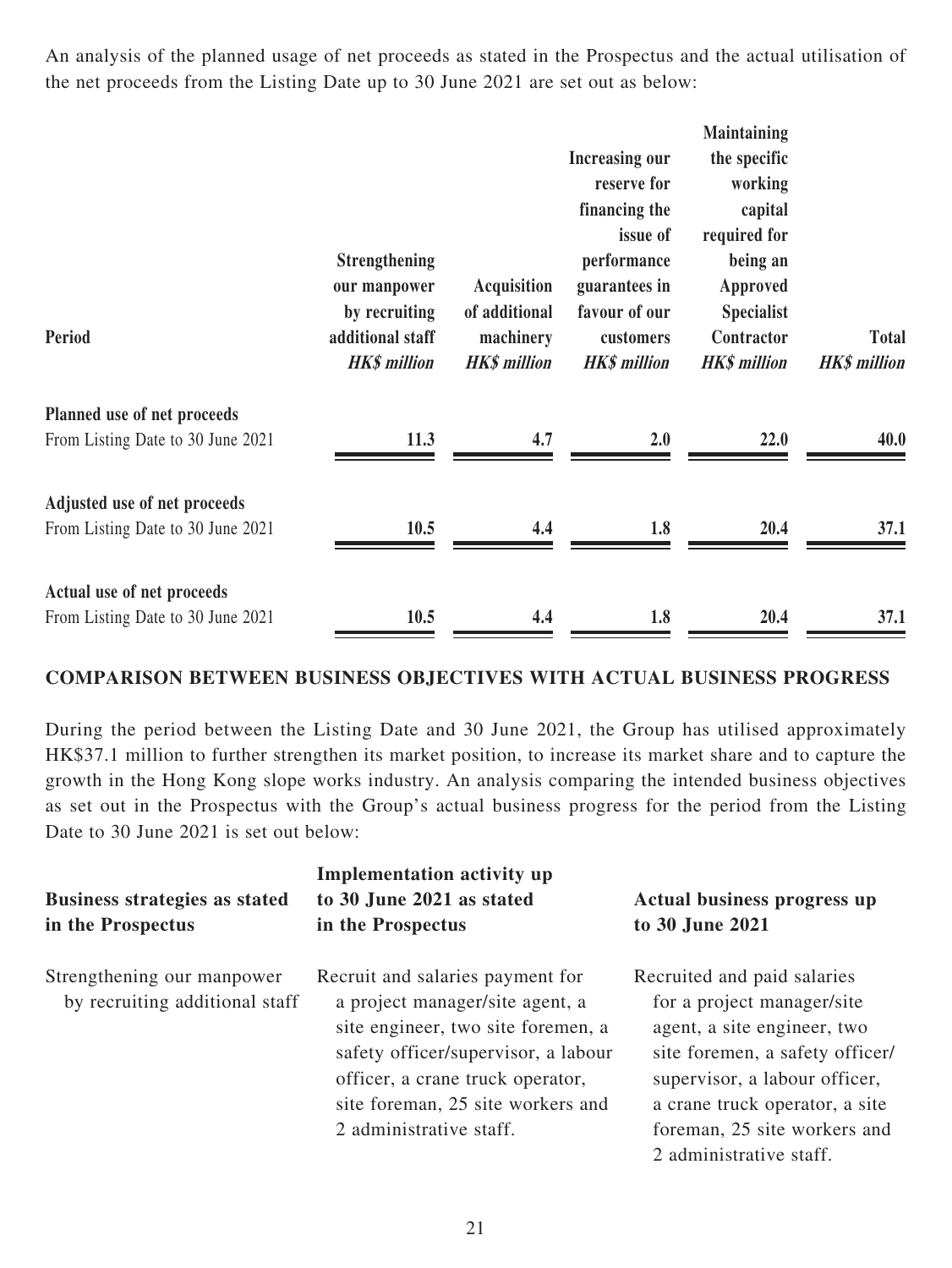| <b>Business strategies as stated</b><br>in the Prospectus                                                    | <b>Implementation activity up</b><br>to 30 June 2021 as stated<br>in the Prospectus                                                                                                                                                                                                   | Actual business progress up<br>to 30 June 2021                                                                                                                                           |
|--------------------------------------------------------------------------------------------------------------|---------------------------------------------------------------------------------------------------------------------------------------------------------------------------------------------------------------------------------------------------------------------------------------|------------------------------------------------------------------------------------------------------------------------------------------------------------------------------------------|
| Acquisition of additional<br>machinery                                                                       | Acquire four drilling rigs, three<br>grout pumps, one shotcrete<br>machine, one pneumatic drill, one<br>crane truck, four air compressors,<br>two generators and five motor<br>vehicles.                                                                                              | Acquired four drilling rigs, three<br>grout pumps, one shotcrete<br>machine, one pneumatic drill,<br>one crane truck, four air<br>compressor, two generators<br>and five motor vehicles. |
| Increasing our reserve for<br>financing the issue of<br>performance guarantees in<br>favour of our customers | Increase our reserve for financing<br>the issue of performance<br>guarantees.                                                                                                                                                                                                         | It was completed in February<br>2020.                                                                                                                                                    |
| Registration on Approved<br>Specialist Contractors for<br>Public Works                                       | Amount earmarked for satisfying<br>the applicable working capital<br>requirement which is used to<br>maintain a minimum working<br>capital of 10% of the combined<br>annual value of uncompleted<br>works on outstanding contracts<br>for being an Approved Specialist<br>Contractor. | Such amount was reserved.                                                                                                                                                                |

### **ENVIRONMENTAL POLICIES AND PERFORMANCE**

The principal activity of the Group is governed by environmental laws and regulations in Hong Kong such as those relation to air pollution control and noise control as set out in the section headed "Regulatory Overview" in the Prospectus.

The Group recognises the importance of environmental protection and has implemented various environmental protection measures, such as reducing air pollutant emissions and noise assessment, in order to minimise the operation impact on the environment and natural resources.

The Group will continue to monitor the business operations in order to ensure that it does not carry any significant adverse effect on the environment and that the Group's environment protection measures are adequate to ensure compliance with all applicable laws or regulations in Hong Kong.

As at the date of this announcement, no prosecution, penalty or punishment has been imposed upon the Group for the violation of any applicable environmental laws or regulations.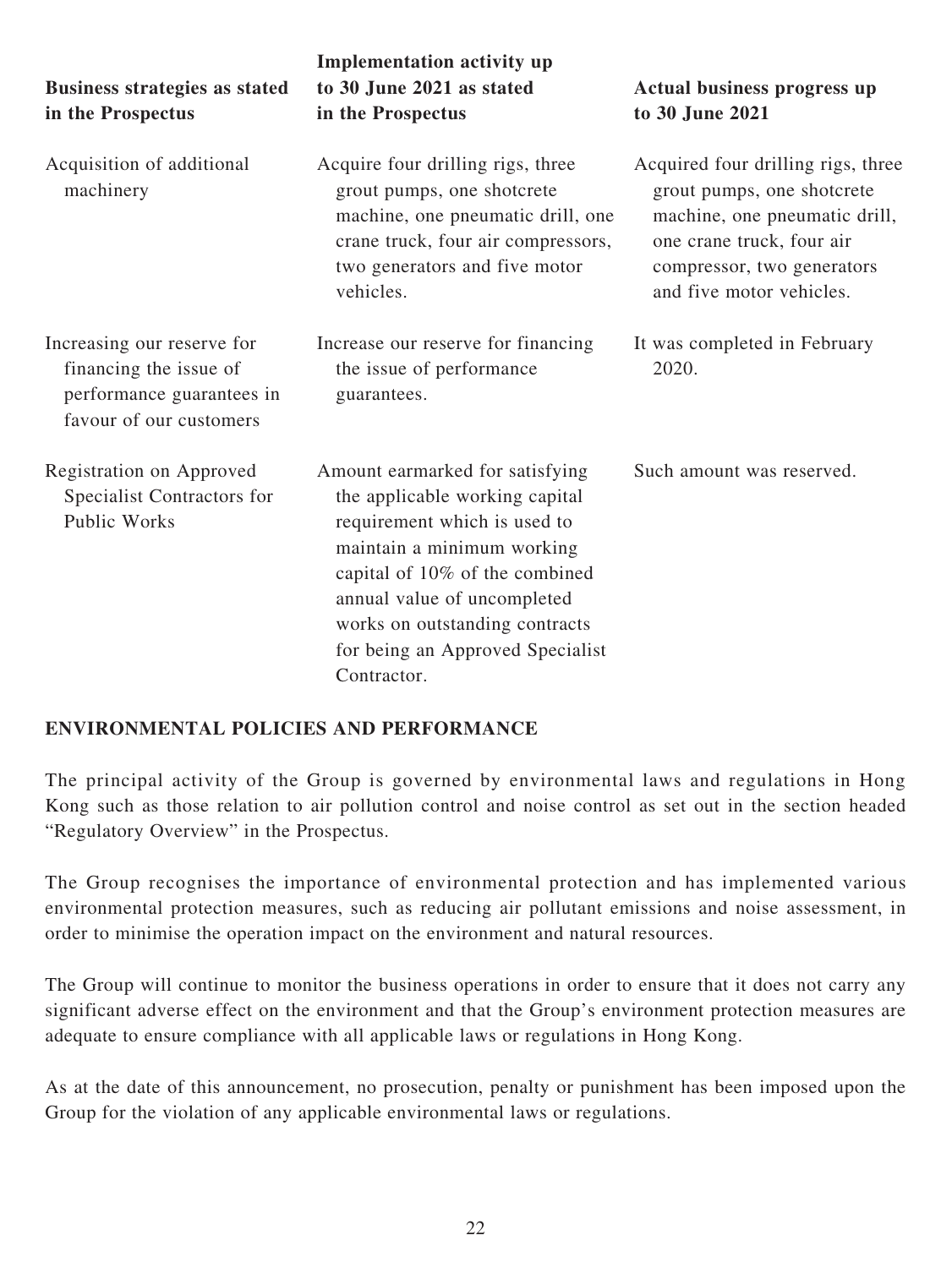#### **OTHER INFORMATION**

# **INTERESTS AND SHORT POSITIONS OF DIRECTORS AND CHIEF EXECUTIVE IN THE SHARES, UNDERLYING SHARES AND DEBENTURES OF THE COMPANY AND ITS ASSOCIATED CORPORATION**

As at 30 June 2021, the interests or short positions of each of the Directors and the chief executive of the Company in the shares, underlying shares or debentures of the Company or any associated corporation (within the meaning of Part XV of the Securities and Futures Ordinance (Chapter 571 of the Laws of Hong Kong) (the "**SFO**")) which (a) would have to be notified to the Company and the Stock Exchange pursuant to Divisions 7 and 8 of Part XV of the SFO (including interests and short positions which such Directors and chief executives of the Company were taken or deemed to have under such provisions of the SFO); or (b) would be required, pursuant to Section 352 of the SFO, to be entered in the register referred to therein; or (c) would be required, pursuant to Rule 5.46 to 5.67 of the GEM Listing Rules relating to securities transactions by directors to be notified to the Company and the Stock Exchange, were as follows:

#### **Long positions in shares and underlying shares of the Company and its associated corporation**

| <b>Names of</b><br><b>Directors</b> | Company<br>concerned | Nature of interest/<br>holding capacity                                               | Number of<br>Ordinary<br>shares held      | Percentage of<br>interests in the<br>issued share<br>capital of<br>the Company/<br>associated<br>corporation |
|-------------------------------------|----------------------|---------------------------------------------------------------------------------------|-------------------------------------------|--------------------------------------------------------------------------------------------------------------|
| Mr. Sieh                            | Company              | Interest in a controlled<br>corporation/Interests held<br>jointly with another person | $300,000,000$ (L)<br>(Notes $2$ and $3$ ) | $75\%$<br>(Note 1)                                                                                           |
|                                     | Good Hill            | Beneficial owner                                                                      | 2(L)<br>(Notes 3)                         | 50%                                                                                                          |
| Mr. Ho                              | Company              | Interest in a controlled<br>corporation/Interests held<br>jointly with another person | $300,000,000$ (L)<br>(Notes $2$ and $3$ ) | $75\%$<br>(Note 1)                                                                                           |
|                                     | Good Hill            | Beneficial owner                                                                      | 2(L)<br>(Notes 3)                         | 50%                                                                                                          |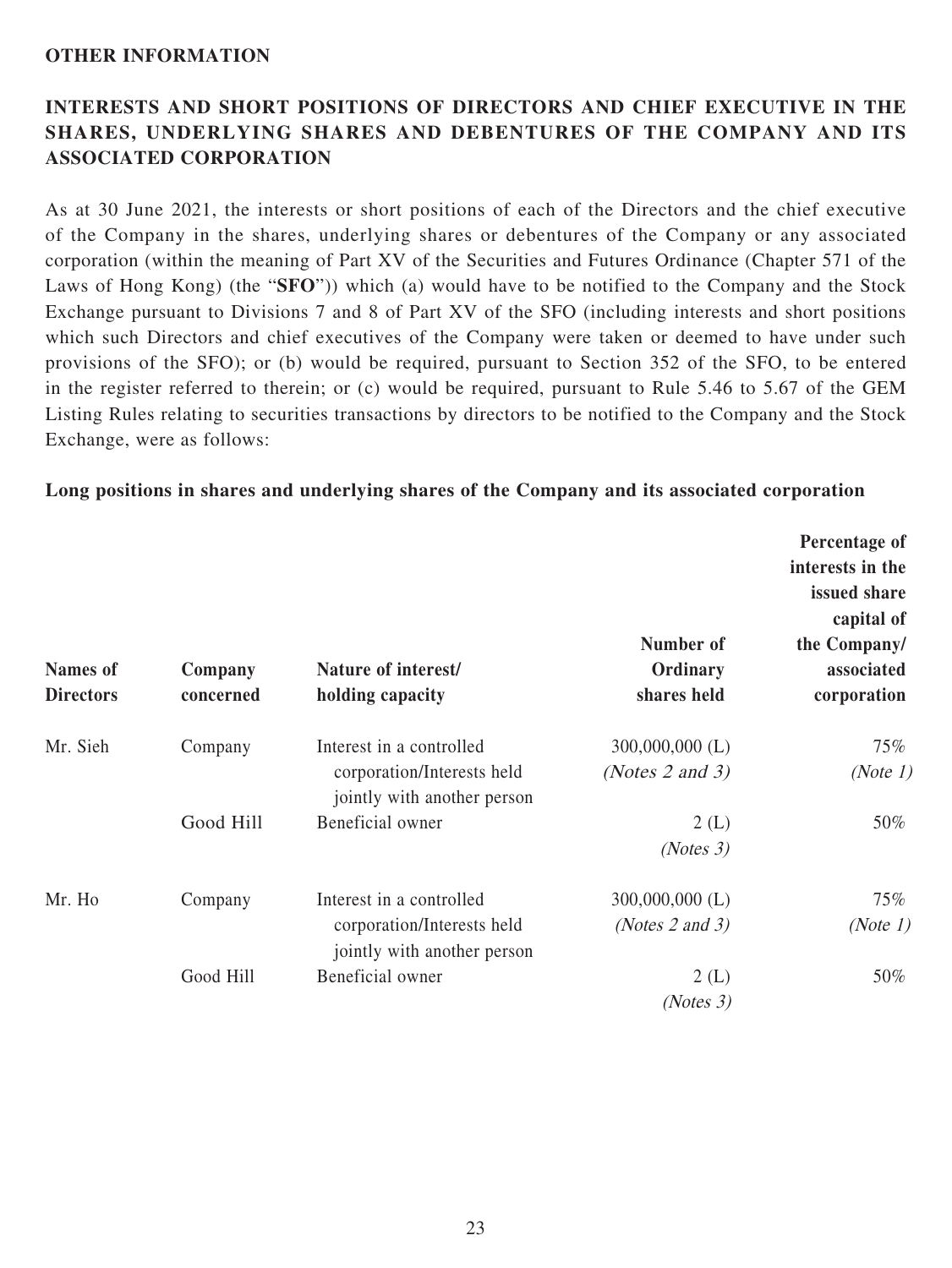#### Notes:

- 1. As at 30 June 2021, the Company's issued ordinary share capital was HK\$4.0 million divided into 400,000,000 shares of HK\$0.01 each.
- 2. These 300,000,000 Shares are held by Good Hill, which in turn are directly owned in equal share by each of Mr. Sieh and Mr. Ho. As such, Mr. Sieh and Mr. Ho are deemed under the SFO to be interested in the 300,000,000 Shares collectively held through Good Hill.
- 3. The letter "L" denotes the person's long position in the shares.

Save as disclosed above, as at the date of this announcement, none of the Directors or the chief executive of the Company had any interests or short positions in the shares, underlying shares or debentures of the Company or its associated corporations (within the meaning of Part XV of the SFO) which were required (i) to be notified to the Company and the Stock Exchange pursuant to Divisions 7 and 8 of Part XV of the SFO (including interests and/or short positions which they were taken or deemed to have under such provisions of the SFO); or (ii) pursuant to section 352 of the SFO, to be entered into the register required to be kept therein; or (iii) pursuant to Rules 5.46 to 5.67 of the GEM Listing Rules relating to securities transactions by directors to be notified to the Company and the Stock Exchange.

# **INTERESTS AND SHORT POSITIONS OF THE SUBSTANTIAL SHAREHOLDERS AND OTHER PERSONS IN THE SHARES, UNDERLYING SHARES AND DEBENTURES OF THE COMPANY AND ITS ASSOCIATED CORPORATIONS**

As at 30 June 2021, so far as it is known to the Directors, the following persons (not being a Director or chief executive of the Company) had or were deemed to have interests in shares or underlying shares of the Company which (i) were recorded in the register required to be kept by the Company under Section 336 of the SFO, or (ii) which would fall to be disclosed under the provisions of Divisions 2 and 3 of Part XV of the SFO and the GEM Listing Rules, or (iii) who will be, directly or indirectly, be interested in 10% or more of the nominal value of any class of share capital carrying rights to vote in all circumstances at general meetings of any member of our Group.

| <b>Names of</b><br>shareholders | <b>Nature of Interest/</b><br>holding capacity | Number of<br>ordinary<br>shares held | Percentage of<br>interests in the<br>issued share capital<br>of the Company<br>(Note 1) |
|---------------------------------|------------------------------------------------|--------------------------------------|-----------------------------------------------------------------------------------------|
| Good Hill                       | Beneficial owner                               | $300,000,000$ (L)                    | $75\%$                                                                                  |
|                                 |                                                | (Notes 2 and 5)                      |                                                                                         |
| Ms. Cao Hongmei                 | Interest of spouse                             | $300,000,000$ (L)                    | $75\%$                                                                                  |
|                                 |                                                | (Notes $3$ and $5$ )                 |                                                                                         |
| Ms. Lee Kim Kum                 | Interest of spouse                             | $300,000,000$ (L)                    | 75%                                                                                     |
|                                 |                                                | (Notes 4 and 5)                      |                                                                                         |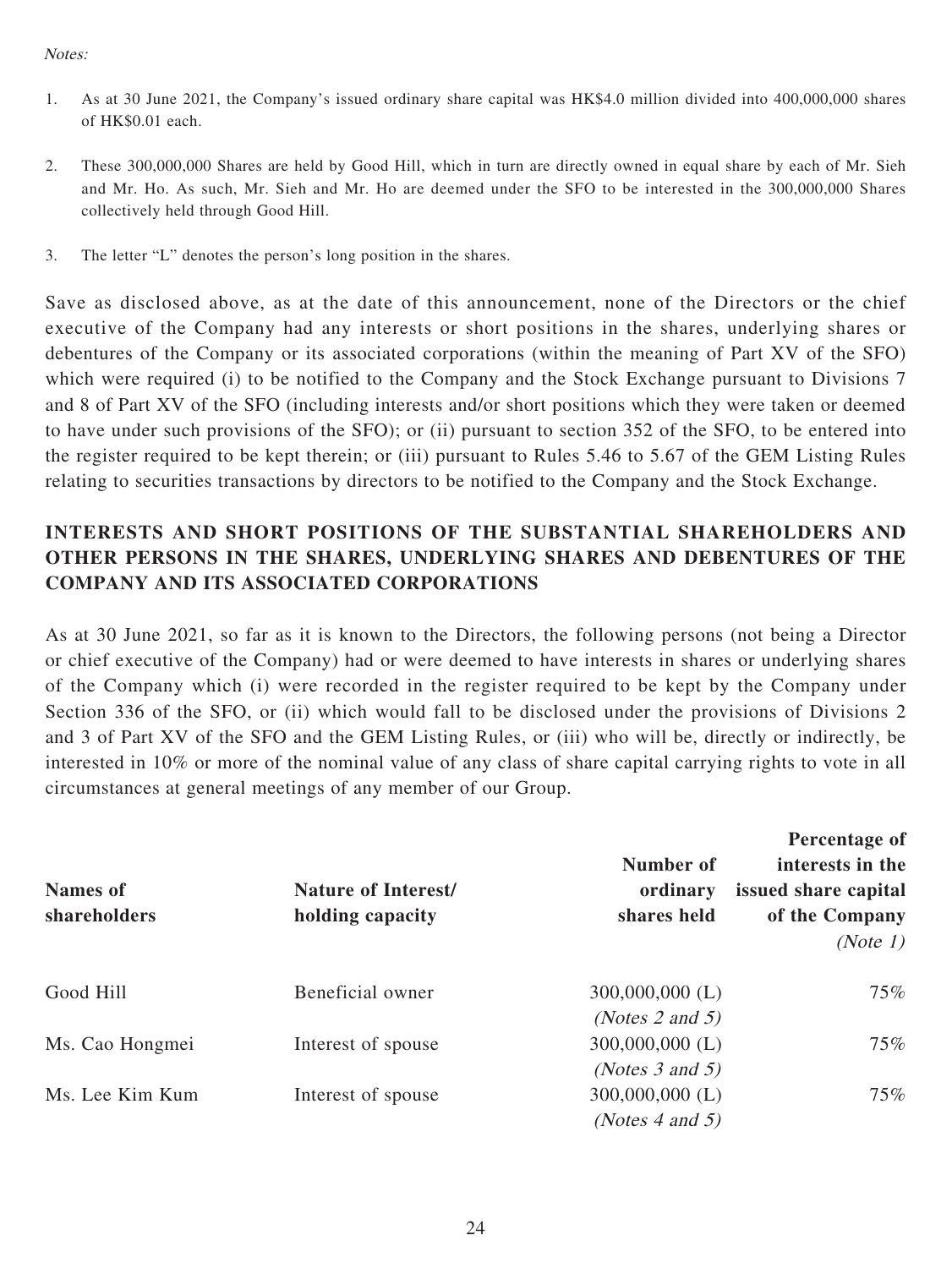#### Notes:

- 1. As at 30 June 2021, the Company's issued ordinary share capital was HK\$4.0 million divided into 400,000,000 shares of HK\$0.01 each.
- 2. These 300,000,000 Shares are held by Good Hill, which in turn are directly owned in equal share by each of Mr. Sieh and Mr. Ho. As such, Mr. Sieh and Mr. Ho are deemed under the SFO to be interested in the 300,000,000 Shares collectively held through Good Hill.
- 3. Ms. Cao Hongmei is the spouse of Mr. Sieh. As such, she is deemed to be interested in the shares of the Company in which Mr. Sieh Shing Kee is interested under Part XV of the SFO.
- 4. Ms. Lee Kim Kum is the spouse of Mr. Ho. As such, she is deemed to be interested in the shares of the Company in which Mr. Ho Ka Ki is interested under Part XV of the SFO.
- 5. The letter "L" denotes the person's long position in the shares of the Company.

Save as disclosed above, as at 30 June 2021, the Directors have not been notified by any person who had interests or short positions in the Shares or underlying Shares or debentures of the Company as recorded in the register required to be kept pursuant to Section 336 of the SFO, or which would fall to be disclosed under the provisions of Divisions 2 and 3 of Part XV of the SFO.

## **PURCHASE, SALE OR REDEMPTION OF LISTED SECURITIES**

Neither the Company nor any of its subsidiaries had purchased, sold or redeemed any of the Company's shares during the six months ended 30 June 2021.

### **SHARE OPTION SCHEME**

The Company has conditionally adopted a share option scheme (the "**Share Option Scheme**") pursuant to the written resolutions of our sole shareholder passed on 25 November 2019. The condition of which has been fulfilled. The Share Option Scheme shall be valid and effective for the period of ten years commencing on 13 December 2019, being the date on which the Share Option Scheme was adopted upon fulfillment of the condition.

### **The purpose of the Share Option Scheme**

The Share Option Scheme is a share incentive scheme and is established to enable the Company to grant options to the Eligible Participants (as defined below) as incentives or rewards for their contribution to the Group.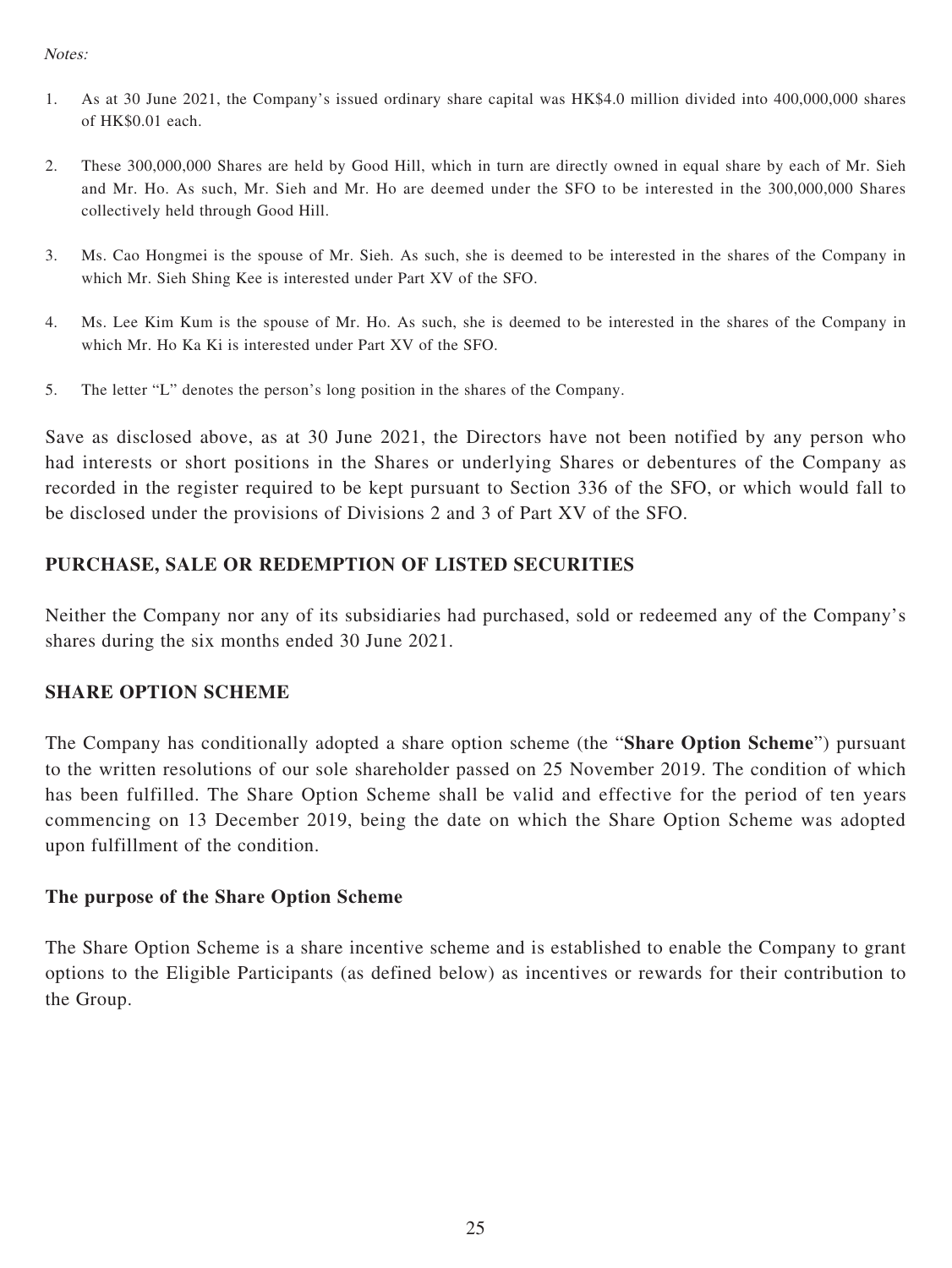## **The participants of the Share Option Scheme**

Under the Share Option Scheme, the Board may, at its discretion, make an offer to any person belonging to the following classes of participants (the "**Eligible Participants**") share options to subscribe for shares of the Company:

- (i) any employee (whether full time or part time, including any executive director but excluding any non-executive director) of our Company, any subsidiary or any entity in which any member of our Group holds any equity interest (the "**Invested Entity**");
- (ii) any non-executive director (including independent non-executive directors) of our Company, any subsidiary or any Invested Entity;
- (iii) any supplier of goods or services to any member of our Group or any Invested Entity;
- (iv) any customer of any member of our Group or any Invested Entity;
- (v) any person or entity that provides research, development or other technological support to any member of our Group or any Invested Entity;
- (vi) any shareholder of any member of our Group or any Invested Entity or any holder of any securities issued by any member of our Group or any Invested Entity;
- (vii) any adviser (professional or otherwise) or consultant to any area of business or business development of any member of our Group or any Invested Entity; and
- (viii) any other group or classes of participants who have contributed or may contribute by way of joint venture, business alliance or other business arrangement to the development and growth of our Group;

for the purposes of the Share Option Scheme, the offer may be made to any company wholly owned by one or more Eligible Participants.

#### **The total number of Shares available for issue under the Share Option Scheme**

The total number of shares which may be allotted and issued upon exercise of all options (excluding, for this purpose, options which have lapsed in accordance with the terms of the Share Option Scheme and any other share option scheme of our Group) to be granted under the Share Option Scheme and any other share option scheme of our Group must not in aggregate exceed 10% of the shares in issue at the time dealings in the shares first commence on the Stock Exchange, i.e. 40,000,000 Shares (i.e. 10% of the total shares in issue at the date of this announcement).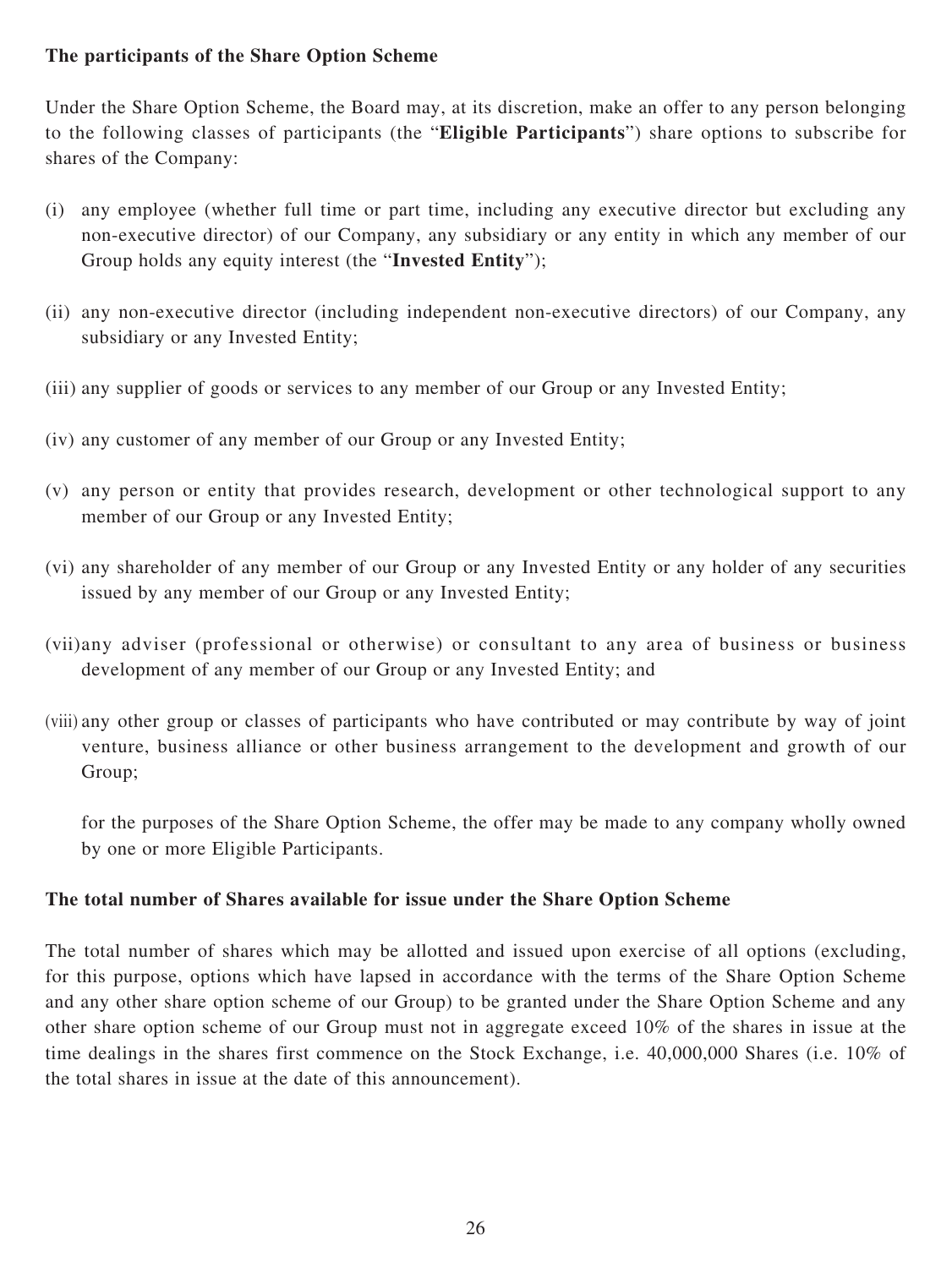### **The maximum entitlement of each participant under the Share Option Scheme**

Subject to certain circumstances relating to the grant of options to a substantial shareholder, an independent non-executive director or any of their respective associates, the total number of Shares issued which may fall to be issued upon exercise of the options and the options granted under any other share option scheme of our Group (including both exercised or outstanding options) to each grantee in any 12-month period shall not exceed 1% of the issued share capital of our Company for the time being. Where any further grant of options to a grantee under the Share Option Scheme would result in the Shares allotted and issued and to be allotted and issued upon exercise of all options granted and proposed to be granted to such person (including exercised, cancelled and outstanding options) under the Share Option Scheme and any other share option schemes of our Group in the 12-month period up to and including the date of such further grant representing in aggregate over  $1\%$  of the Shares in issue, such further grant must be separately approved by our Shareholders in general meeting with such grantee and his close associates (or his associates if such grantee is a connected person (as defined in the GEM Listing Rules)) abstaining from voting.

### **The period within which the Shares must be taken up under an option**

The period during which a share option may be exercised will be determined by the Board at its absolute discretion, save that no share option may be exercised more than 10 years after it has been granted under the Share Option Scheme.

## **The minimum period for which an option must be held before it can be exercised**

Unless otherwise determined by our Directors and stated in the offer to a grantee, a grantee is not required to hold an option for any minimum period nor achieve any performance targets before the exercise of an option granted to him.

# **The amount, if any, payable on application or acceptance of option and the period within which payments or calls must or may be made or loans for such purposes must be repaid**

An offer shall have been accepted by an Eligible Participant with a remittance in favour of our Company of HK\$1 by way of consideration for the grant thereof is received by our Company within such time as may be specified in the offer (which shall not be later than 21 days from the offer date).

### **The basis of determining the exercise price**

The subscription price in respect of any option shall be at the discretion of our Directors, provided that it shall not be less than the highest of:

(a) the closing price of the shares as stated in the Stock Exchange's daily quotations sheet for trade in one or more board lots of the Shares on the offer date;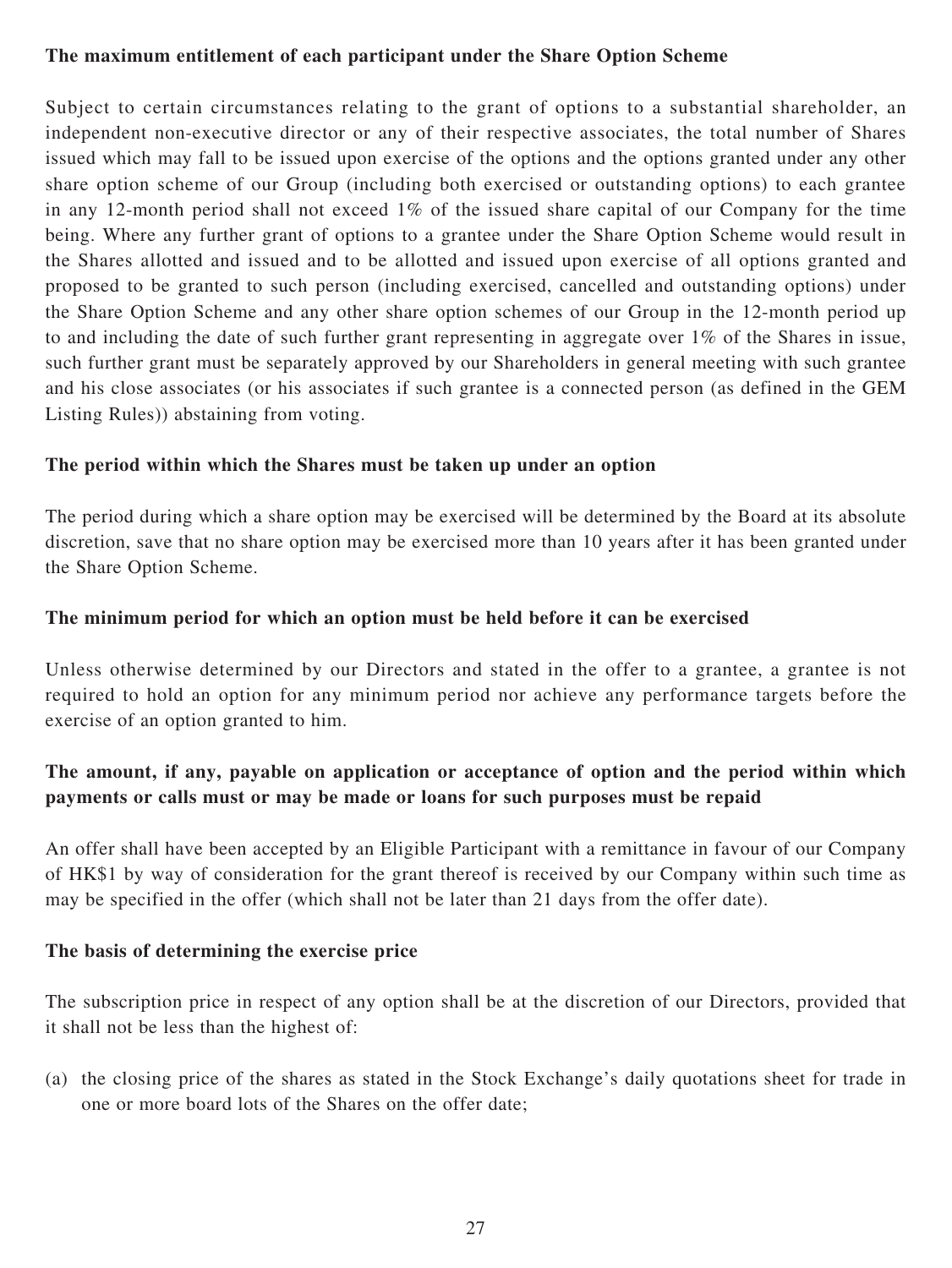- (b) the average closing price of the shares as stated in the Stock Exchange's daily quotations sheets for the five Business Days immediately preceding the offer date; and
- (c) the nominal value of the Share.

No share option has been granted under the Share Option Scheme since its adoption. Accordingly, as at the date of this announcement, there was no share option outstanding under the Share Option Scheme.

#### **SECURITIES TRANSACTIONS BY DIRECTORS**

The Company has adopted the Securities Transactions Code (the "**Code**") on terms no less exacting than the required standard of dealings set out in Rules 5.48 to 5.67 of the GEM Listing Rules as its own code of conduct regarding securities transactions by Directors. Having made specific enquiries of all Directors, all Directors confirmed that they had complied with the required standard of dealings and the Code regarding securities transactions during the six months ended 30 June 2021.

### **Competing Interests**

The Directors confirm that none of the Controlling Shareholders or the Directors and their respective close associates (as defined in the GEM Listing Rules) is interested in any business apart from the business operated by our Group which competes or is likely to compete, directly or indirectly, with our Group's business from the Listing Date to the date of this announcement.

### **EMPLOYEES AND REMUNERATION POLICIES**

As at 30 June 2021, the Group had 232 employees (31 December 2020: 224 employees) excluding the Directors.

Total staff costs excluding Directors' remuneration amounted to approximately HK\$36.9 million for the six months ended 30 June 2021 (30 June 2020: approximately HK\$30.2 million). The remuneration packages the Group offers to its employees include salary and discretionary bonuses. The Group's remuneration policies are in line with the prevailing market practices and the staff remuneration is determined on the basis of the performance and experience of each individual employee.

### **INTERESTS OF THE COMPLIANCE ADVISER**

Pursuant to Rule 6A.19 of the GEM Listing Rule, the Company has appointed Grande Capital Limited as the independent compliance adviser (the "**Compliance Adviser**") on an on-going basis for consultation on compliance with the GEM Listing Rules. As at 30 June 2021, as informed by the Compliance Adviser, save for the compliance adviser's agreement entered into between the Company and the Compliance Adviser dated 25 March 2019 and the financial adviser agreement in respect of proposed transfer of listing dated 8 December 2020, neither the Compliance Adviser nor any of its directors, employees or close associates (as defined under the GEM Listing Rules) had any interests in the Group which is required to be notified to the Company pursuant to Rule 6A.32 of the GEM Listing Rules.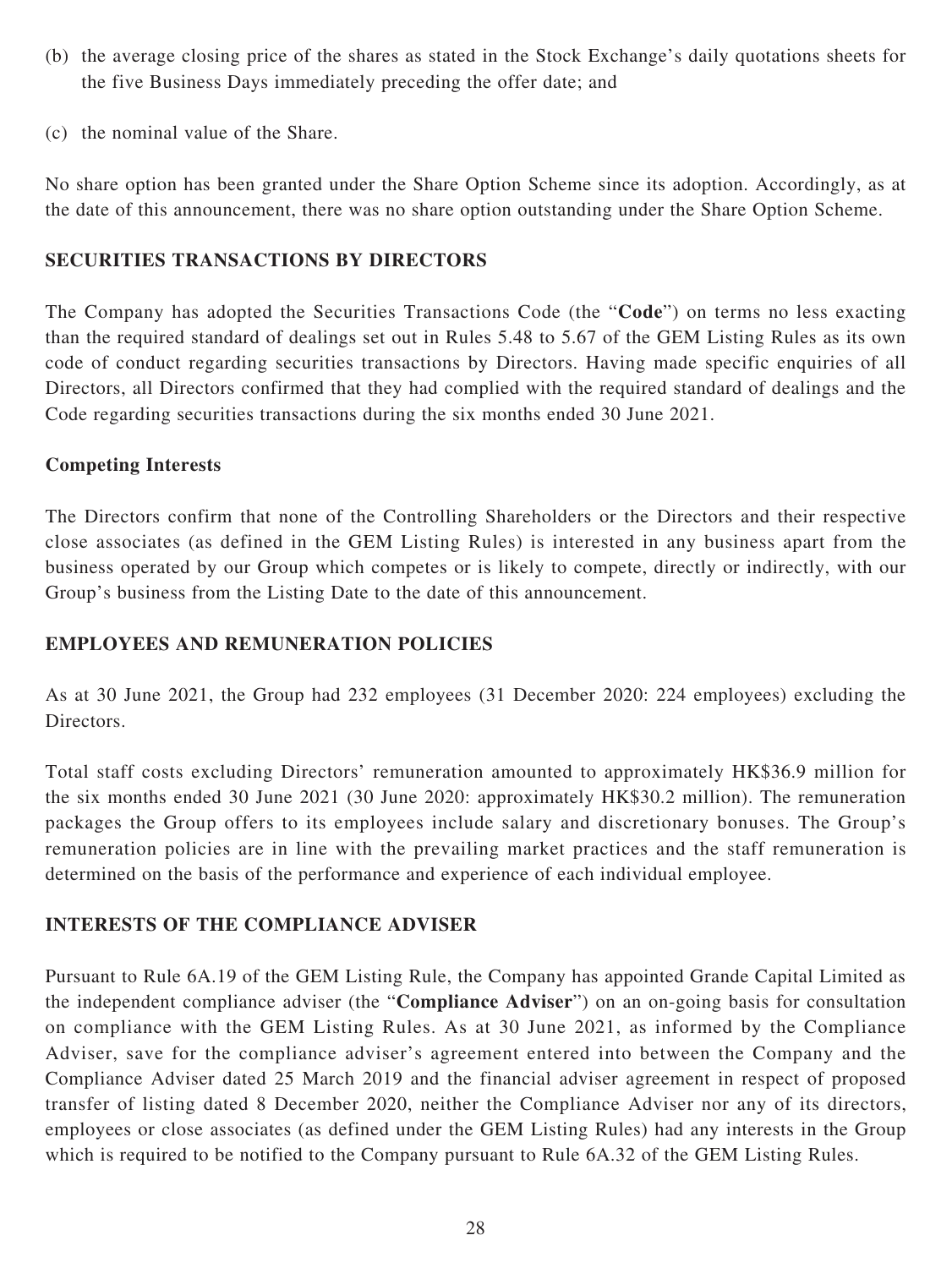## **AUDIT COMMITTEE**

Our Company established an audit committee on 25 November 2019 in compliance with Rule 5.28 to 5.33 of the GEM Listing Rules. Written terms of reference in compliance with paragraph C.3.3 of the principles and code provisions as set out in the corporate governance (the "**CG Code**") were adopted. Our Audit Committee consists of four members, namely, Mr. Tso Ping Cheong Brian, Ms. Chiao Siu Ling, Mr. Kwong Che Sing and Mr. Ling Siu Tsang. Mr. Tso Ping Cheong Brian is the chairman of our Audit Committee and he is a certified public accountant with more than 17 years of experience in professional accounting. Accordingly, the Company has fully complied with Rule 5.05(2) of the GEM Listing Rules.

This announcement and the unaudited condensed consolidated interim financial statements have been reviewed by the audit committee of the Company and opined that the applicable accounting standard and requirements have been complied with and adequate disclosures have been made.

### **INTERIM DIVIDEND**

The Board does not recommend the payment of any interim dividend for the six months ended 30 June 2021 (for the six months ended 30 June 2020: nil).

### **CORPORATE GOVERNANCE PRACTICES**

The Company is committed to achieving high standards of corporate governance. The Directors believe that sound and reasonable corporate governance practices are essential in providing a framework for the Company to safeguard the interests of shareholders, enhance corporate value, formulate its business strategies and policies, and enhance its transparency and accountability. The Company has adopted the CG Code contained in Appendix 15 of the GEM Listing Rules as the basis of the Company's corporate governance practices.

The CG Code has been applicable to the Company with effect from the Listing Date. The Board is of the view that since the Listing Date and up to the date of this announcement, the Company has complied with all applicable code provisions as set out in the CG Code.

### **EVENTS AFTER THE END OF REPORTING PERIOD**

There are no significant events affecting the Group after 30 June 2021 up to the date of this announcement.

> By order of the Board **Maxicity Holdings Limited Mr. Sieh Shing Kee** Chairman

Hong Kong, 13 August 2021